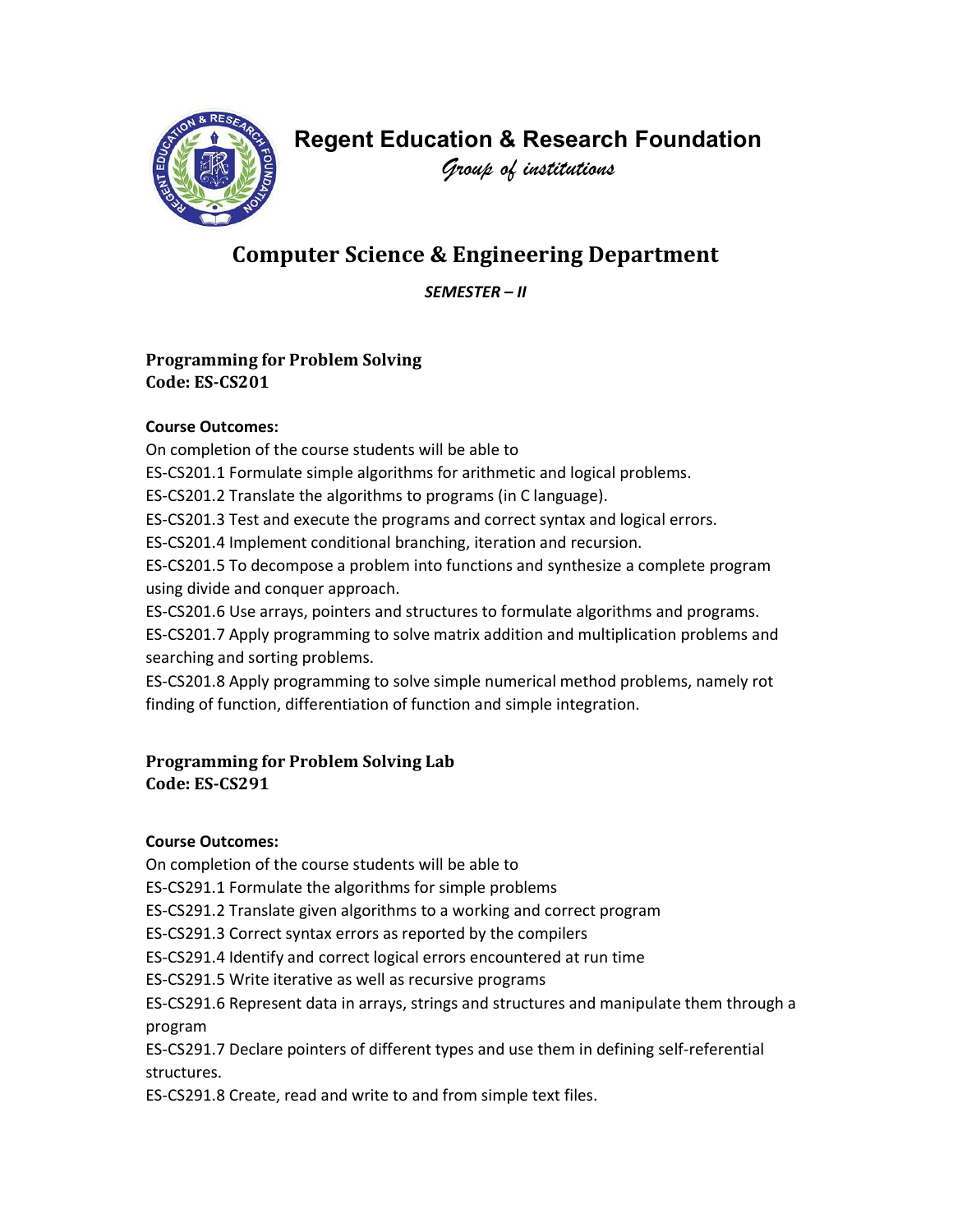#### SEMESTER – III

## Analog & Digital Electronics Code: ESC-301

#### Course Outcomes:

On completion of the course students will be able to ESC-301.1 Realize the basic operations of different analog components. ESC-301.2 Realize basic gate operations and laws Boolean algebra. ESC-301.3 Understand basic structure of digital computer, stored program concept and different arithmetic and control unit operations.

# Data Structure & Algorithm

Code: PCC-CS301

#### Course Outcomes:

On completion of the course students will be able to

PCC-CS301.1 Differentiate how the choices of data structure & algorithm methods impact the performance of program.

PCC-CS301.2 Solve problems based upon different data structure & also write programs. PCC-CS301.3 Identify appropriate data structure & algorithmic methods in solving problem. PCC-CS301.4 Discuss the computational efficiency of the principal algorithms for sorting, searching, and hashing

PCC-CS301.5 Compare and contrast the benefits of dynamic and static data structures implementations.

Computer Organization Code: PCC-CS302

#### Course Outcomes:

On completion of the course students will be able to

PCC-CS302.1 Understand basic structure of digital computer, stored program concept and different arithmetic and control unit operations.

PCC-CS302.2 Understand basic structure of different combinational circuits, multiplexer, decoder, encoder etc.

PCC-CS302.3 Perform different operations with sequential circuits. PCC-CS302.4 Understand memory and I/O operations.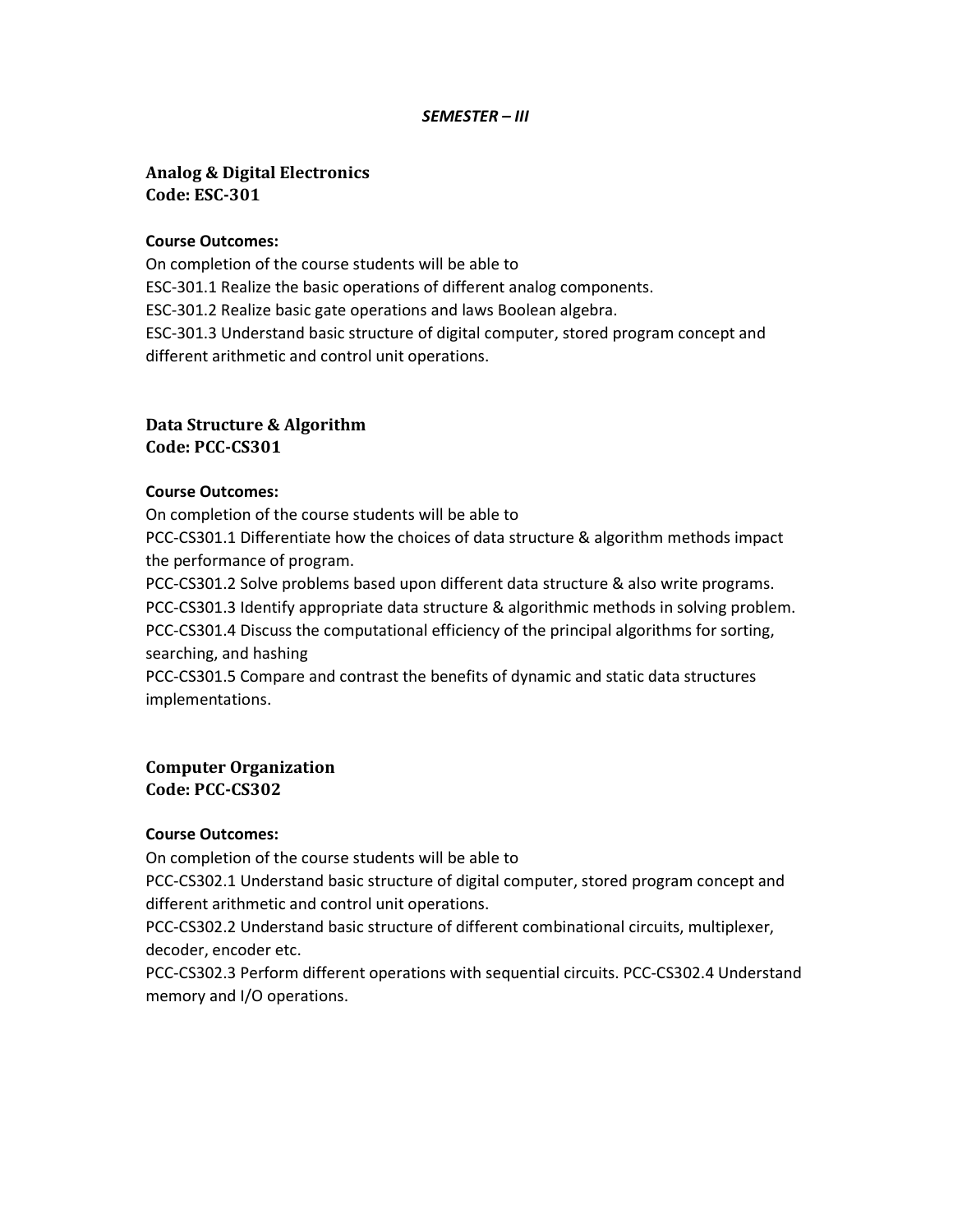# Mathematics-III (Differential Calculus) Code: BSC-301

#### Course Outcomes:

 On completion of the course students will be able to BSC-301.1 Express a logic sentence in terms of predicates, quantifiers, and logical connectives. BSC-301.2 Apply the rules of inference and methods of proof including direct and indirect proof forms, proof by contradiction, and mathematical induction. BSC-301.3 Use tree and graph algorithms to solve problems BSC-301.4 Evaluate Boolean functions and simplify expressions using the properties of Boolean algebra.

# Economics for Engineers (Humanities-II) Code: HSMC-301

#### Course Outcome:

On completion of the course students will be able to

HSMC-301.1 Make different economic decisions and estimate engineering costs by applying different cost estimation models.

HSMC-301.2 Create cash flow diagrams for different situations and use different interest formulae to solve associated problems.

HSMC-301.3 Take decisions regarding different engineering projects by using various criteria like rate of return analysis, present worth analysis, cost-benefit analysis etc.

HSMC-301.4 Incorporate the effect of uncertainty in economic analysis by using various concepts like expected value, estimates and simulation.

HSMC-301.5 Understand the concepts of depreciation and replacement analysis and solve associated problems.

HSMC-301.6 Understand the process of inflation and use different price indices to adjust for its effect.

HSMC-301.7 Apply the various concepts of Accounting like balance sheet and ratio analysis. HSMC-301.8 Understand the scope of Finance and the role of financial planning and management.

Analog & Digital Electronics Lab Code: ESC-391

#### Course Outcomes:

1 ESC-301.1 2 ESC-301.2 3 ESC-301.3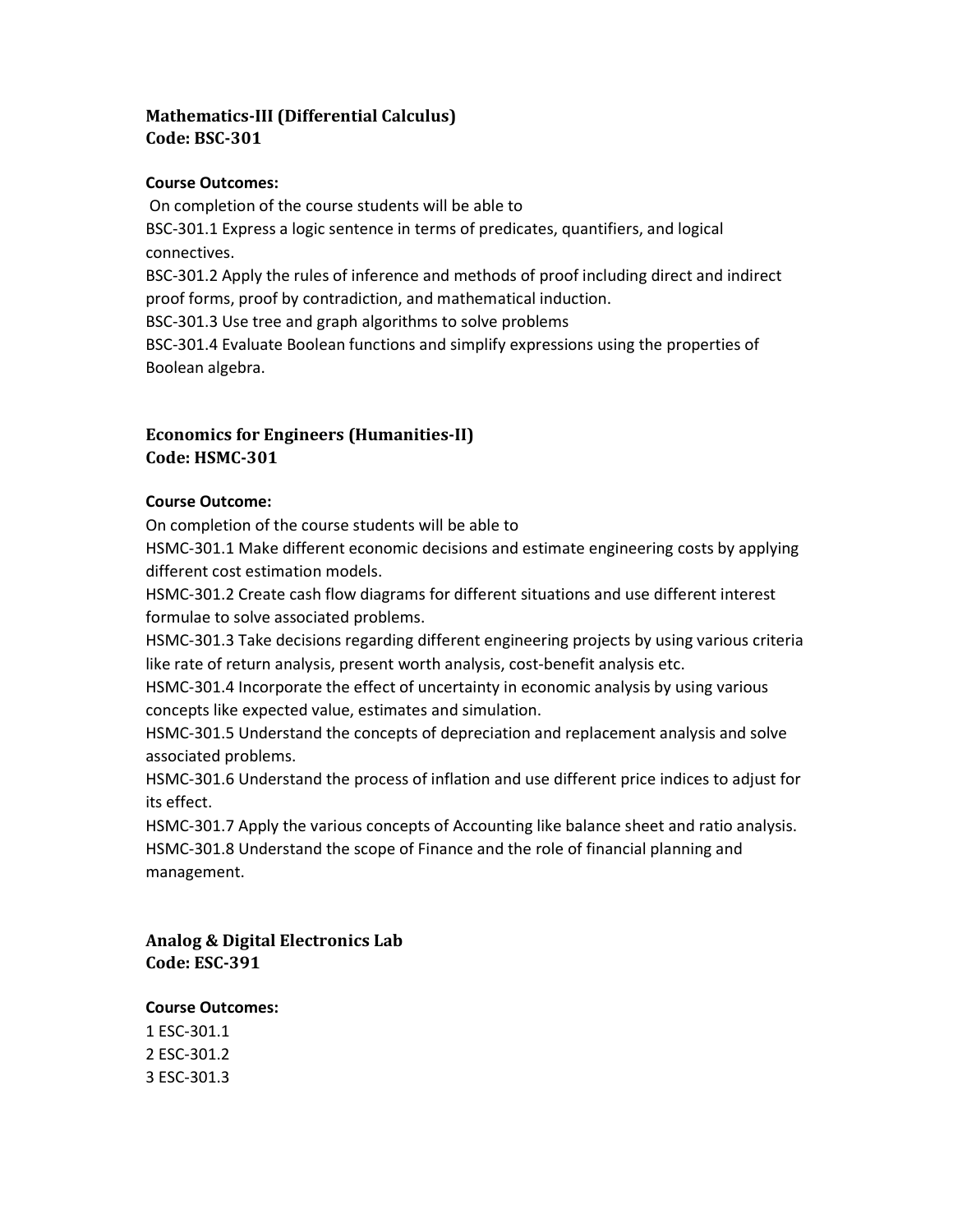# Data Structure & Algorithm Lab Code: PCC-CS391

#### Course Outcomes:

1 PCC-CS301.1 2 PCC-CS301.2 3 PCC-CS301.3 4 PCC-CS301.4 5 PCC-CS301.5

#### Computer Organization Lab Code: PCC-CS392

#### Course Outcomes:

1 PCC-CS302.1 2 PCC-CS302.2 3 PCC-CS302.3 4 PCC-CS302.4

## IT Workshop (Sci Lab/MATLAB/Python/R) Code: PCC-CS393

#### Course Outcomes:

1 To master an understanding of scripting & the contributions of scripting languages

2 Design real life problems and think creatively about solutions

3 Apply a solution in a program using R/Matlab/Python.

4 To be exposed to advanced applications of mathematics, engineering and natural sciences to program real life problems.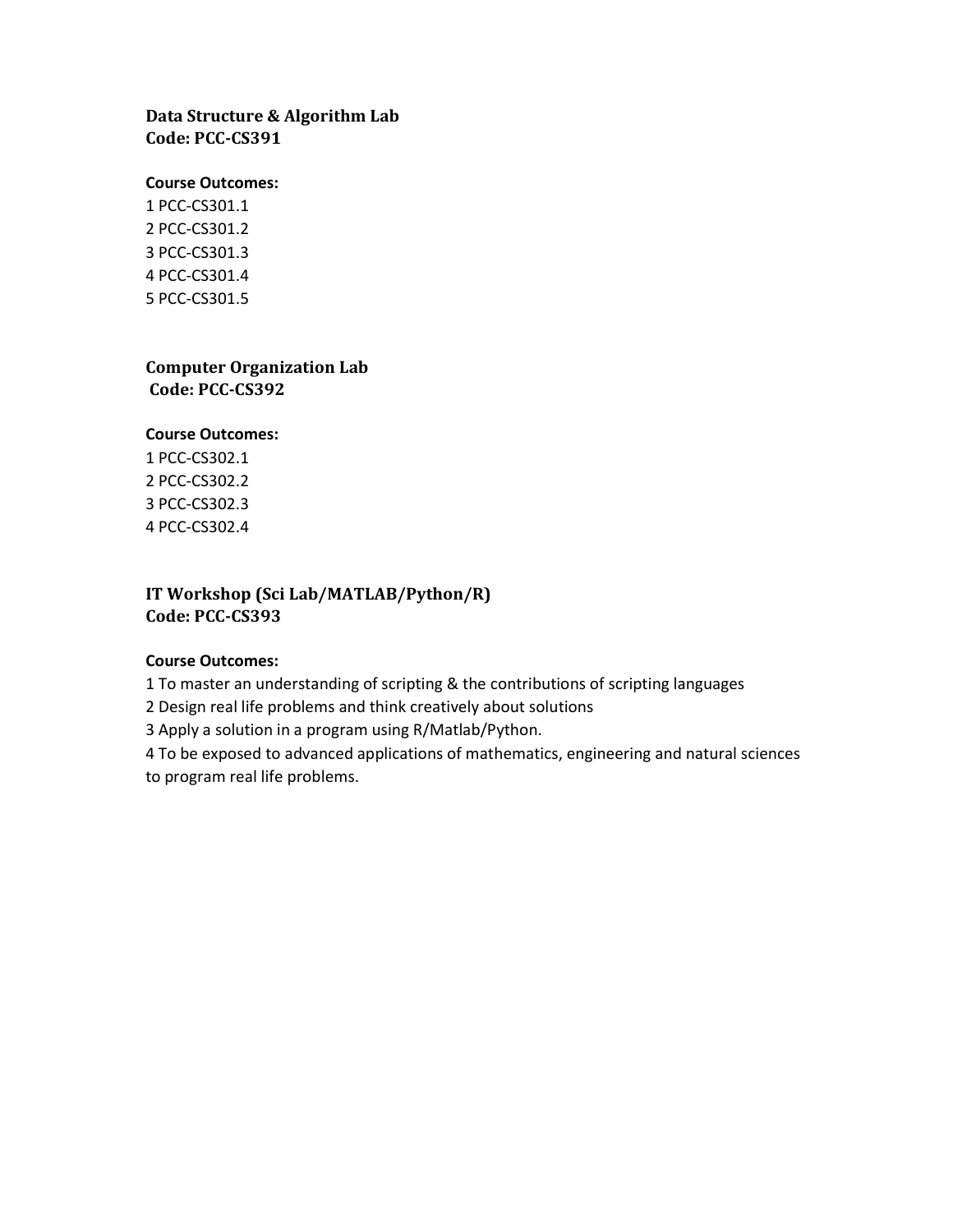#### SEMESTER – IV

## Discrete Mathematics Code: PCC-CS401

#### Course Outcomes:

 On completion of the course students will be able to PCC-CS401.1 Express a logic sentence in terms of predicates, quantifiers, and logical connectives PCC-CS401.2 Derive the solution for a given problem using deductive logic and prove the solution based on logical inference PCC-CS401.3 Classify its algebraic structure for a given a mathematical problem, PCC-CS401.4 Evaluate Boolean functions and simplify expressions using the properties of Boolean algebra PCC-CS401.5 Develop the given problem as graph networks and solve with techniques of graph theory.

## Computer Architecture Code: PCC-CS402

#### Course Outcomes:

 On completion of the course students will be able to PCC-CS402.1 Learn pipelining concepts with a prior knowledge of stored program methods PCC-CS402.2 Learn about memory hierarchy and mapping techniques. PCC-CS402.3 Study of parallel architecture and interconnection network

## Formal Language & Automata Theory Code: PCC-CS403

#### Course Outcomes:

On completion of the course students will be able to

PCC-CS403.1 Write a formal notation for strings, languages and machines.

PCC-CS403.2 Design finite automata to accept a set of strings of a language.

PCC-CS403.3 For a given language determine whether the given language is regular or not.

PCC-CS403.4 Design context free grammars to generate strings of context free language.

PCC-CS403.5 Determine equivalence of languages accepted by Push Down Automata and languages generated by context free grammars

PCC-CS403.6 Write the hierarchy of formal languages, grammars and machines.

PCC-CS403.7 Distinguish between computability and non-computability and Decidability and undecidability.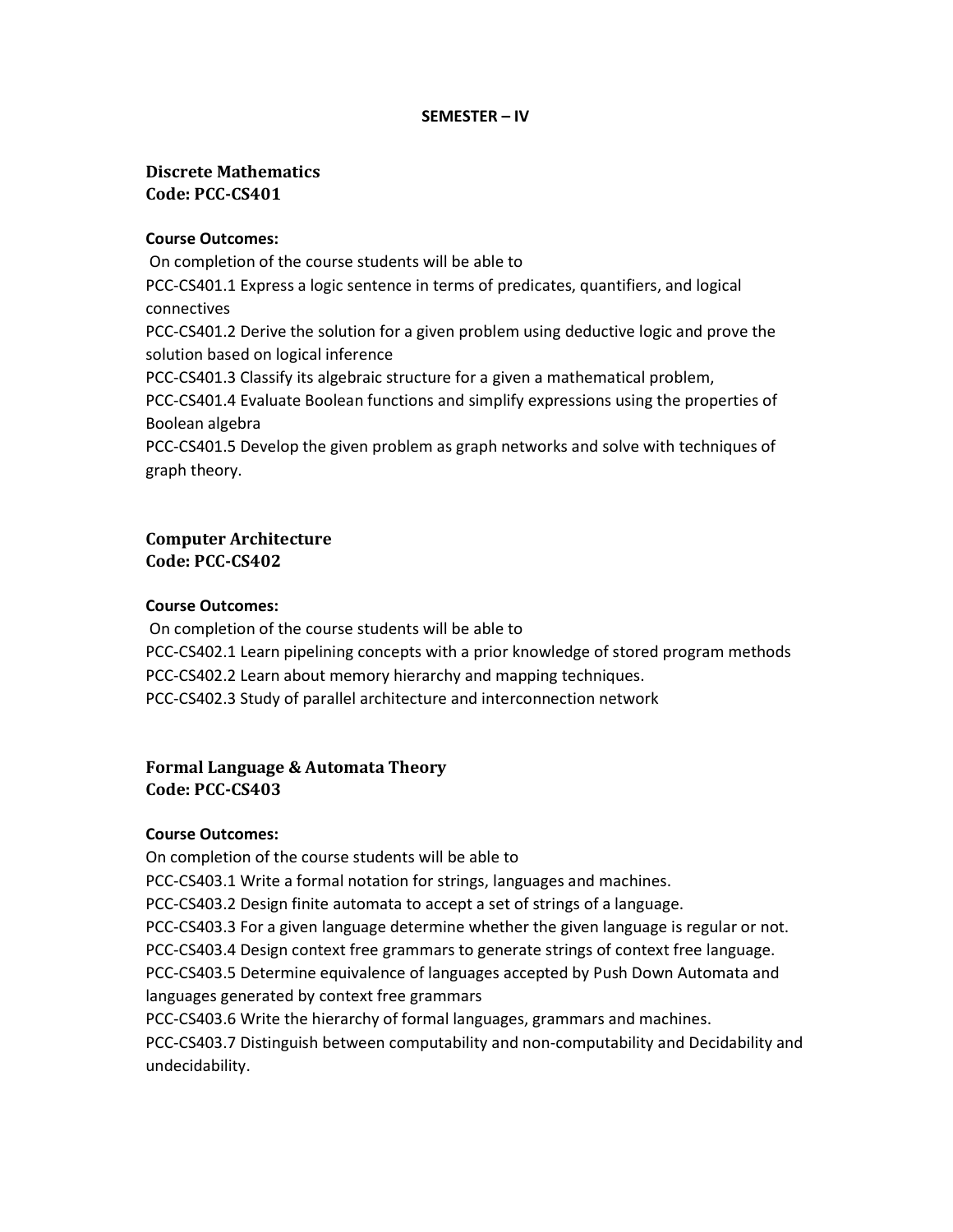# Design and Analysis of Algorithms Code: PCC-CS404

#### Course Outcomes:

On completion of the course students will be able to

PCC-CS404.1 For a given algorithms analyse worst-case running times of algorithms based on asymptotic analysis and justify the correctness of algorithms.

PCC-CS404.2 Describe the greedy paradigm and explain when an algorithmic design situation calls for it. For a given problem develop the greedy algorithms.

PCC-CS404.3 Describe the divide-and-conquer paradigm and explain when an algorithmic design situation calls for it. Synthesize divide-and-conquer algorithms. Derive and solve recurrence relation.

PCC-CS404.4 Describe the dynamic-programming paradigm and explain when an algorithmic design situation calls for it. For a given problems of dynamic-programming and PCC-CS404.5 develop the dynamic programming algorithms, and analyse it to determine its

computational complexity.

PCC-CS404,6 For a given model engineering problem model it using graph and write the corresponding algorithm to solve the problems.

PCC-CS404.7 Explain the ways to analyse randomized algorithms (expected running time, probability of error).

PCC-CS404.8 Explain what an approximation algorithm is. Compute the approximation factor of an approximation algorithm (PTAS and FPTAS).

## Biology Code: BSC 401

## Course Outcomes:

On completion of the course students will be able to BSC-401.1 Describe how biological observations of 18th Century that lead to major discoveries.

BSC-401.2 Convey that classification per se is not what biology is all about but highlight the underlying criteria, such as morphological, biochemical and ecological

BSC-401.3 Highlight the concepts of recessiveness and dominance during the passage of genetic material from parent to offspring

BSC-401.4 Convey that all forms of life have the same building blocks and yet the manifestations are as diverse as one can imagine

BSC-401.5 Classify enzymes and distinguish between different mechanisms of enzyme action.

BSC-401.6 Identify DNA as a genetic material in the molecular basis of information transfer.

BSC-401.7 Analyse biological processes at the reductionistic level

BSC-401.8 Apply thermodynamic principles to biological systems.

BSC-401.9 Identify and classify microorganisms.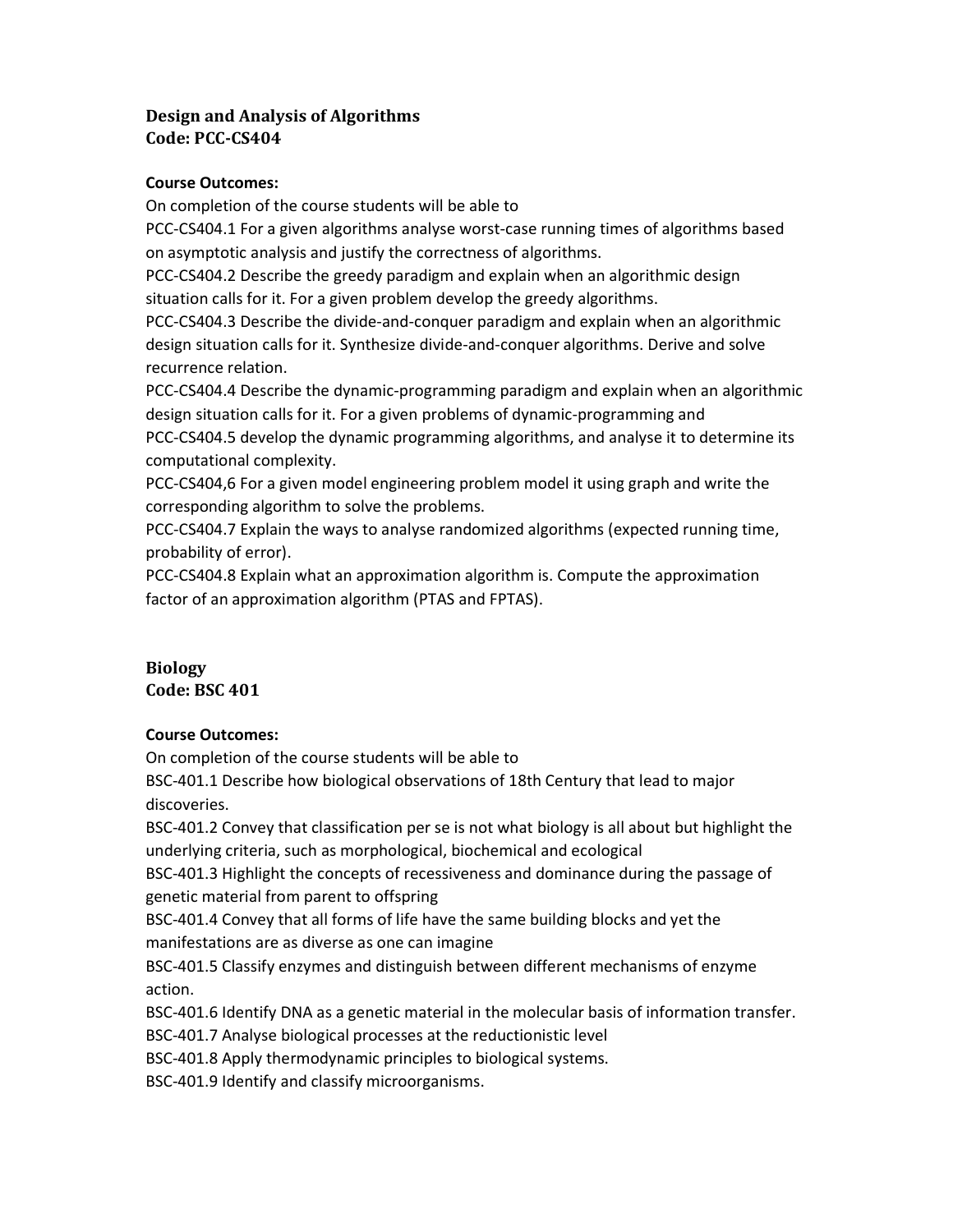# Environmental Sciences Code: MC-401

#### Course Outcomes:

On completion of the course students will be able to

MC-401.1 To understand the natural environment and its relationships with human activities.

MC-401.2 To apply the fundamental knowledge of science and engineering to assess environmental and health risk.

MC-401.3 To develop guidelines and procedures for health and safety issues obeying the environmental laws and regulations.

MC-401.4 Acquire skills for scientific problem-solving related to air, water, noise& land pollution.

# Computer Architecture Lab Code: PCC-CS492

#### Course Outcomes:

1 PCC-CS402.1 2 PCC-CS402.2 3 PCC-CS402.3

Design & Analysis Algorithm Lab Code: PCC-CS494

## Course Outcomes:

1 PCC-CS402.1 2 PCC-CS402.2 3 PCC-CS402.3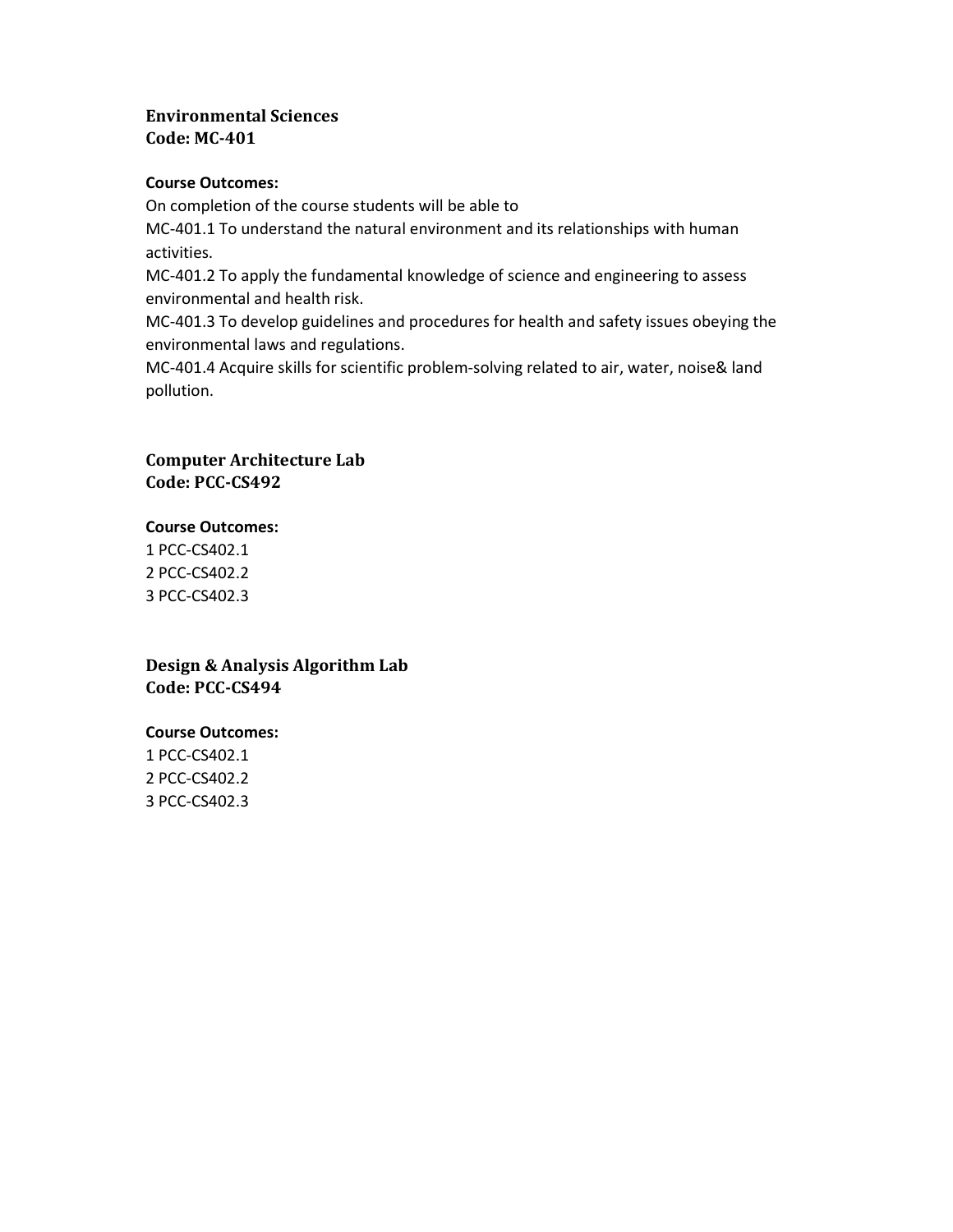#### SEMESTER – V

## Software Engineering Code: ESC501

ESC501.1 Demonstrate knowledge of the distinction between critical and noncritical systems.

ESC501.2 Demonstrate the ability to manage a project including planning, scheduling, and testing and risk assessment/management.

ESC501.3 Author a software requirements document and demonstrate an understanding of the proper contents of a software requirements document.

ESC501.4 Demonstrate an understanding of the differences between real-time and non-real time systems.

ESC501.5 Identify specific components of a software design that can be targeted for reuse. ESC501.6 Author a software testing plan and demonstrate proficiency in software development cost estimation.

#### Compiler Design Code: PCC-CS501

## Course Outcomes:

On completion of the course students will be able to PCC-CS501.1 Understand given grammar specification develop the lexical analyser PCC-CS501.2. Design a given parser specification design top-down and bottom-up parsers PCC-CS501.3. Develop syntax directed translation schemes PCC-CS501.4. Develop algorithms to generate code

Operating Systems Code: PCC-CS502

## Course Outcomes:

On completion of the course students will be able to

PCC-CS502.1. Create processes and threads.

PCC-CS502.2. Develop algorithms for process scheduling for a given specification of CPU utilization, Throughput, Turnaround Time, Waiting Time, Response Time. PCC-CS502.3. For a given specification of memory organization develop the techniques for optimally allocating memory to processes by increasing memory utilization and for improving the access time. Design and implement file management system. PCC-CS502.4. For a given I/O devices and OS (specify) develop the I/O management functions in OS as part of a uniform device abstraction by performing operations for synchronization between CPU and I/O controllers.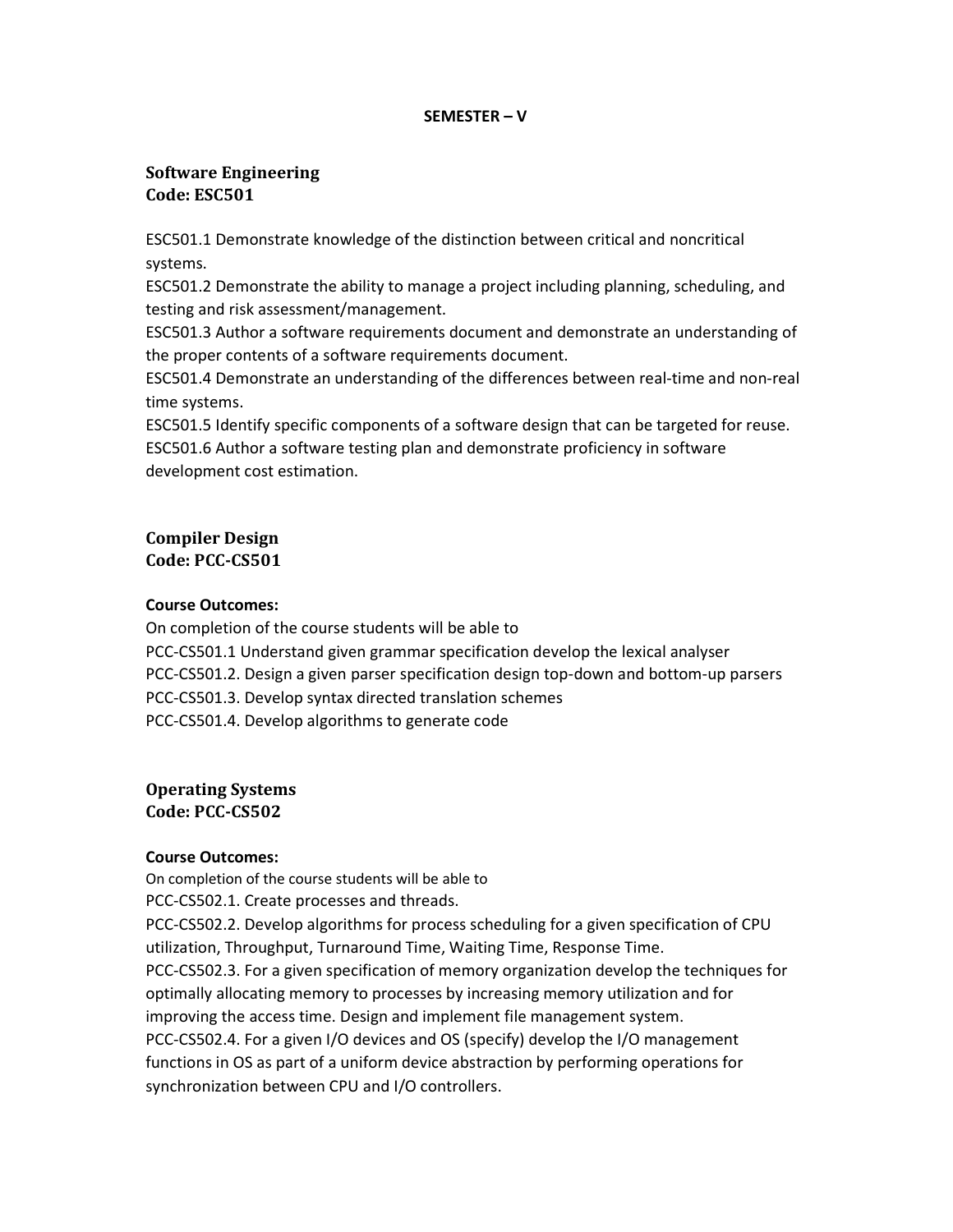# Object Oriented Programming Code: PCC-CS503

#### Course Outcomes:

On completion of the course students will be able to PCC-CS503.1. Specify simple abstract data types and design implementations, using abstraction functions to document them. PCC-CS503.2. Recognise features of object-oriented design such as encapsulation, polymorphism, inheritance, and composition of systems based on object identity. PCC-CS503.3. Name and apply some common object-oriented design patterns and give examples of their use. PCC-CS503.4. Design applications with an event-driven graphical user interface.

# Introduction to Industrial Management (Humanities III) Code: HSMC-501

## Course Outcomes:

On completion of the course students will be able to HSMC-501.1. Interpret given organization structure, culture, climate and major provisions offactory acts and laws.

HSMC-501.2. Explain material requirement planning and store keeping procedure.

HSMC-501.3. Plot and analyse inventory control models and techniques.

HSMC-501.4. Prepare and analyse CPM and PERT for given activities.

HSMC-501.5. List and explain PPC functions.

#### Theory of Computation Code: PEC-IT501A

#### Course Outcomes:

On completion of the course students will be able to

IT501A.1. Define a system and recognize the behaviour of a system. They will be able to minimize a system and compare different systems

IT501A.2.Convert Finite Automata to regular expression. Students will be able to check equivalence between regular linear grammar and FA.

IT501A.3. Minimize context free grammar. Student will be able to check equivalence of CFL and PDA.

IT501A.4. They will be able to design Turing Machine.

IT501A.5. Design Turing machine.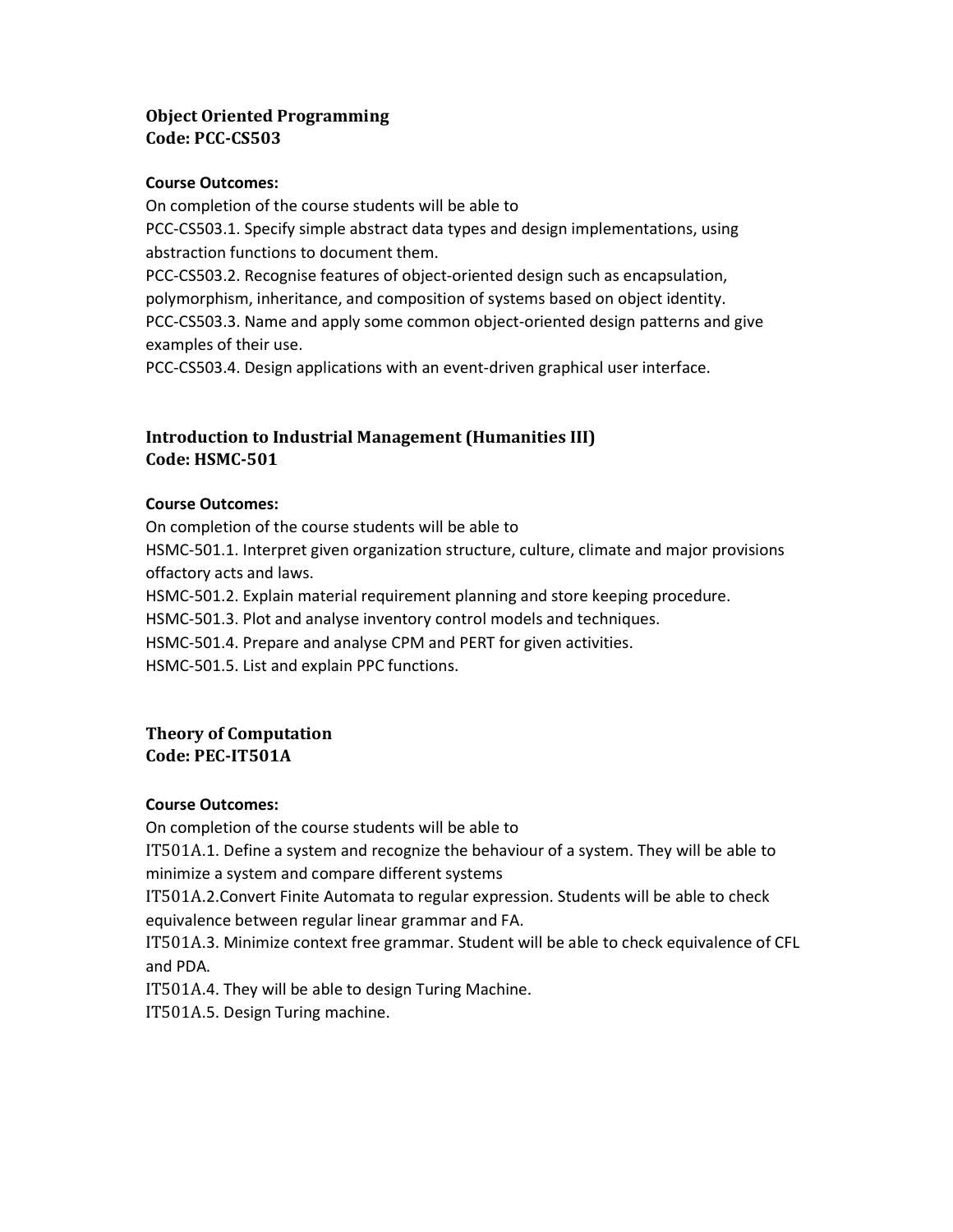# Artificial Intelligence Code: PEC-IT501B

PEC-IT501B.1 The student will learn the basics of the theory and practice of Artificial Intelligence as a discipline about intelligent agents capable of deciding what to do, and do it. PEC-IT501B.2 The student will be introduced to Artificial Intelligence (AI) programming. PEC-IT501B.3 The student will learn to apply knowledge representation techniques and problem-solving strategies to common AI applications.

PEC-IT501B.4 The student will design simple software to experiment with various AI concepts and analyse results.

PEC-IT501B.5 The student will build self-learning and research skills to be able to tackle a topic of interest on his/her own or as part of a team.

PEC-IT501B.6 The students will analyse a problem, and identify and define the computing requirements appropriate to its solution.

# Advanced Computer Architecture Code: PEC-IT501C

PEC-IT501C.1 To define the Flynn's classification of computer architecture SISD, SIMD, MISD, MIMD.

PEC-IT501C.2 To explain how computer hardware has evolved to meet the needs of multiprocessing systems.

PEC-IT501C.3 To construct a wide variety of memory technologies both internal and external and also able to Compute CPU and memory performance.

PEC-IT501C.4 To compare array processor and vector processors both in terms of parallelism in SIMD architecture.

PEC-IT501C.5 To evaluate different types of systems: pipelined, super-scalar, superpipelined, super. scalar–super, pipelined architecture.

PEC-IT501C.6 To design the hardware of multiprocessors including cache coherence and synchronization.

# Computer Graphics Code: PEC-IT501D

PEC-IT501D.1 To remember and understand and analyse contemporary graphics principles and graphics hardware.

PEC-IT501D.2 To understand and apply geometrical transformations.

PEC-IT501D.3 To understand and demonstrate 2D transformation and apply it onto 2D image processing techniques.

PEC-IT501D.4 To understand and demonstrate 2D transformation and apply it onto 3D image processing techniques.

PEC-IT501D.5 To understand and demonstrate computer graphics animation.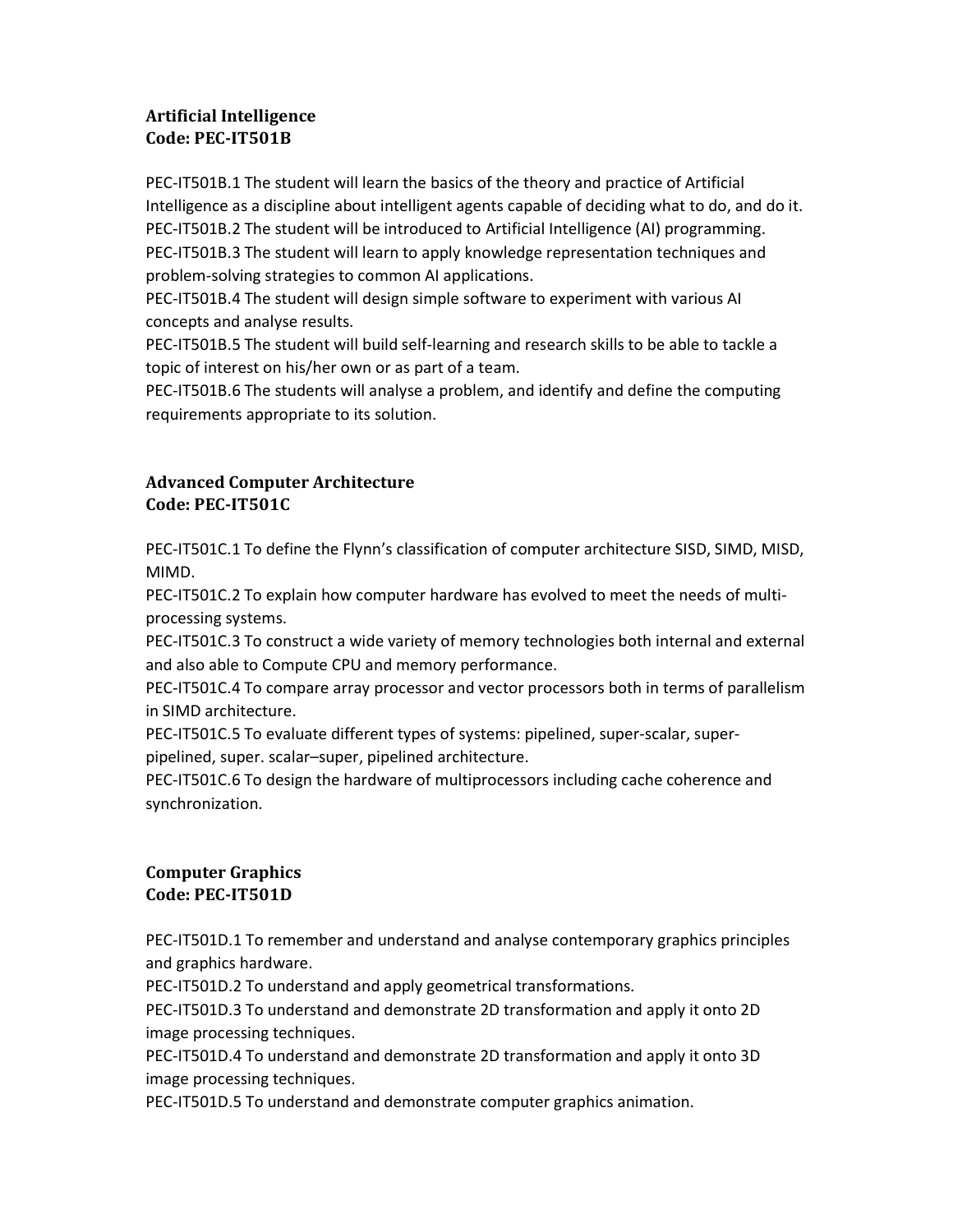# Constitution of India Code: MC-CS501

MC-CS501.1Understand the emergence and evolution of Indian Constitution. MC-CS501.2Understand the structure and composition of Indian Constitution MC-CS501.3Understand and analyse federalism in the Indian context. MC-CS501.4Analyse local administrative institutions as a medium of decentralization MC-CS501.5Understand and analyse the three organs of the state in the contemporary scenario. MC-CS501.6Understand and Evaluate the Indian Political scenario amidst the emerging challenges.

MC-CS501.7 Evaluate Role and Functioning of Election Commission.

## Software Engineering Lab Code: ESC591

#### Course Outcomes:

ESC591.1 To understand the software engineering methodologies involved in the phases for project development.

ESC591.2 To gain knowledge about open source tools used for implementing software engineering methods.

ESC591.3 To exercise developing product-startups implementing software engineering methods.

ESC591.4 Learn simple optimization techniques

Operating System Lab Code: PCC-CS592

## Course Outcomes:

1.PCC-CS502.1 2.PCC-CS502.2 3.PCC-CS502.3 4.PCC-CS502.4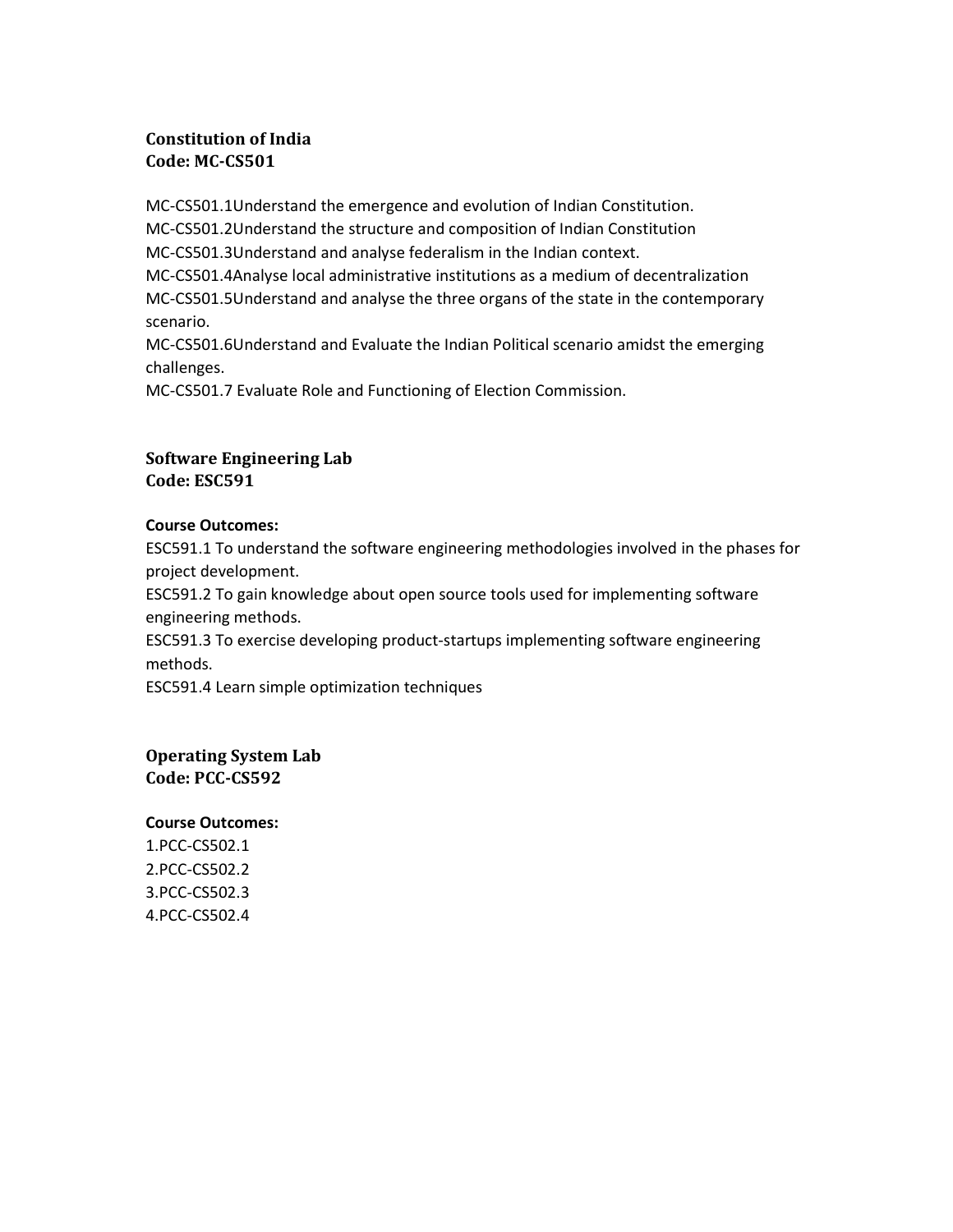Object Oriented Programming Lab Code: PCC-CS593

## Course Outcomes:

1.PCC-CS503.1 2.PCC-CS503.2 3.PCC-CS503.3 4.PCC-CS503.4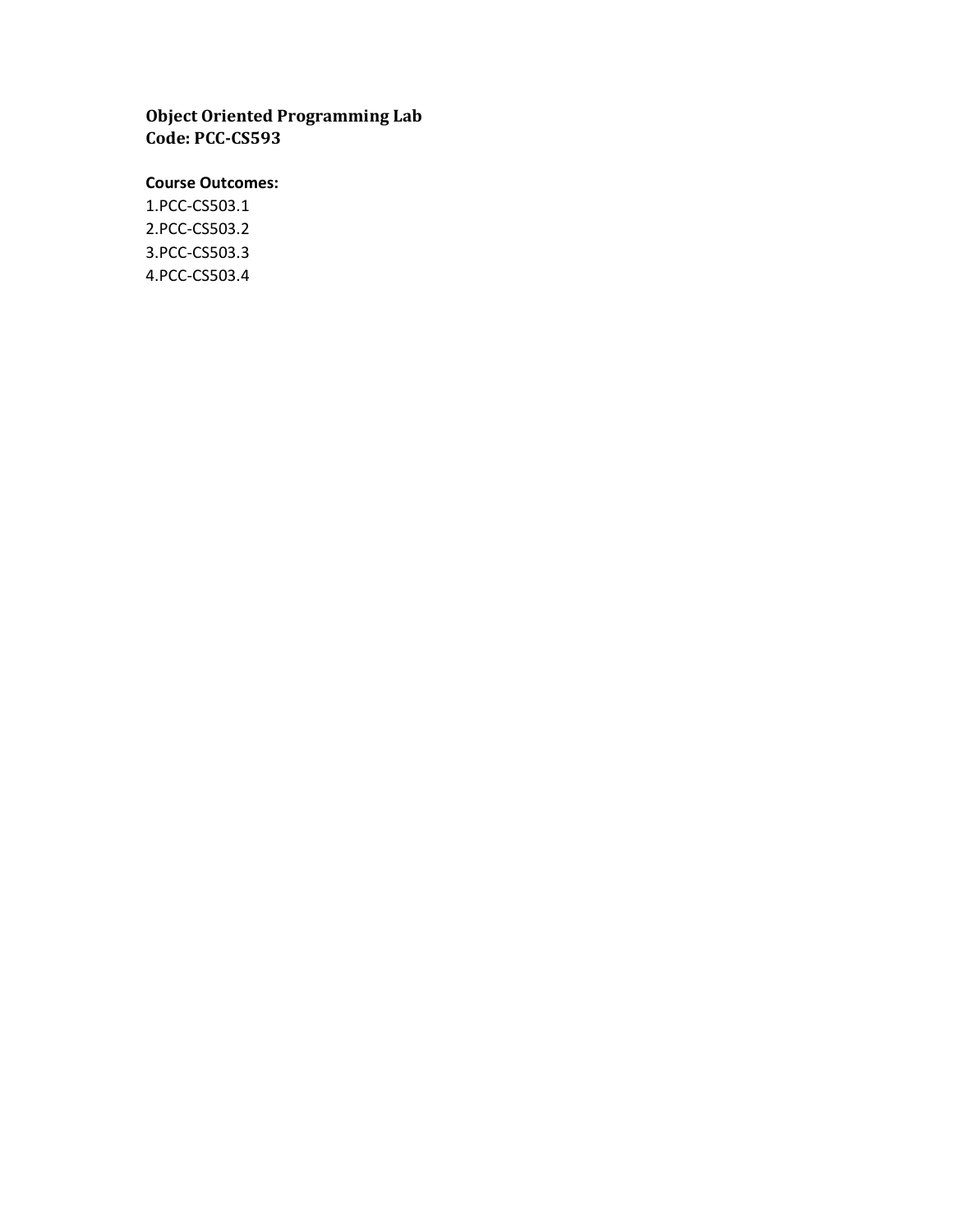#### SEMESTER – VI

## Database Management Systems Code: PCC-CS601

#### Course Outcomes:

On completion of the course students will be able to

PCC-CS601.1. For a given query write relational algebra expressions for that query and optimize the developedexpressions

PCC-CS601.2. For a given specification of the requirement design the databases using E R method andnormalization.

PCC-CS601.3. For a given specification construct the SQL queries for Open source and Commercial DBMS -MYSQL, ORACLE, andDB2.

PCC-CS601.4. For a given query optimize its execution using Query optimizationalgorithms PCC-CS601.5. For a given transaction-processing system, determine the transaction atomicity, consistency, isolation, anddurability.

PCC-CS601.6. Implement the isolation property, including locking, time stamping based on concurrency control and Serializability of scheduling.

#### Computer Networks Code: PCC-CS602

#### Course Outcomes:

On completion of the course students will be able to PCC-CS602.1. Understand research problem formulation. PCC-CS602.2. Analyse research related information PCC-CS602.3. Follow research ethics PCC-CS602.4. Understand that today's world is controlled by Computer, Information Technology, but tomorrow world will be ruled by ideas, concept, and creativity. PCC-CS602.5. Understanding that when IPR would take such important place in growth of individuals & nation, it is needless to emphasise the need of information about Intellectual Property Right to be promoted among students in general & engineering in particular.

PCC-CS602.6 Understand that IPR protection provides an incentive to inventors for further research work and investment in R & D, which leads to creation of new and better products, and in turn brings about, economic growth and social benefits.

Advanced Algorithms Code: PEC-IT601 A

Course Outcomes:

On completion of the course students will be able to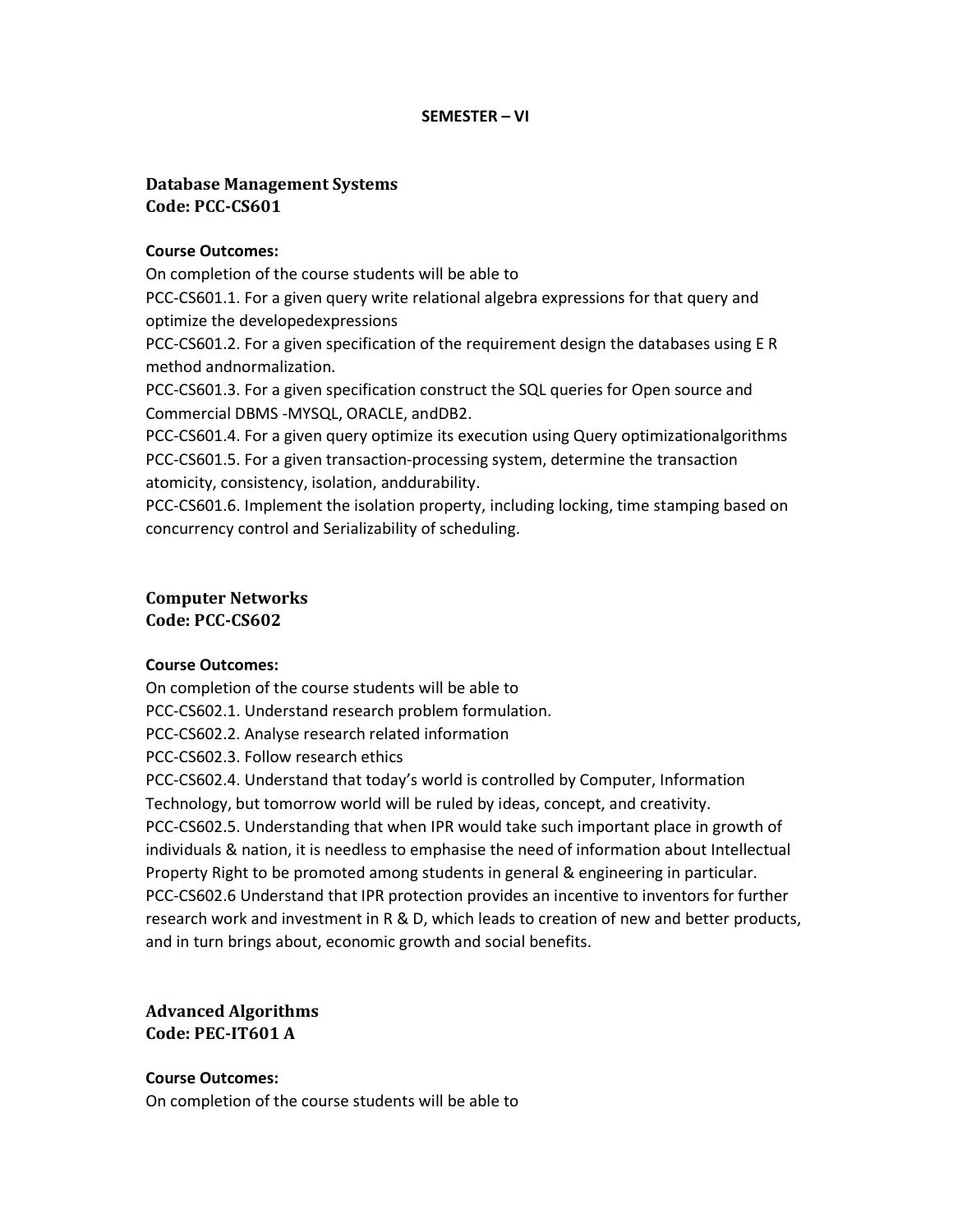PEC-IT601A.1. Analyze the complexity/performance of different algorithms.

PEC-IT601A.2. Determine the appropriate data structure for solving a particular set of problems.

PEC-IT601A.3. Categorize the different problems in various classes according to their complexity.

PEC-IT601A.4. Students should have an insight of recent activities in the field of the advanced data structure.

# Distributed Systems Code: PEC-IT601B

## Course Outcomes:

On completion of the course students will be able to PEC-IT601B.1. Design trends in distributed systems. PEC-IT601B.2. Apply network virtualization. PEC-IT601B.3. Apply remote method invocation and objects.

## Software Engineering Code:PEC-IT601C

PEC-IT601C.1 Demonstrate knowledge of the distinction between critical and noncritical systems.

PEC-IT601C.2 Demonstrate the ability to manage a project including planning, scheduling, and testing and risk assessment/management.

PEC-IT601C.3 Author a software requirements document and demonstrate an understanding of the proper contents of a software requirements document.

PEC-IT601C.4 Demonstrate an understanding of the differences between real-time and nonreal time systems.

PEC-IT601C.5 Identify specific components of a software design that can be targeted for reuse.

PEC-IT601C.6 Author a software testing plan and demonstrate proficiency in software development cost estimation.

## Image Processing Code:PEC-IT601D

## Course Outcomes:

On completion of the course students will be able to PEC-IT601D.1: understand the need for image transforms different types of image transforms and their properties.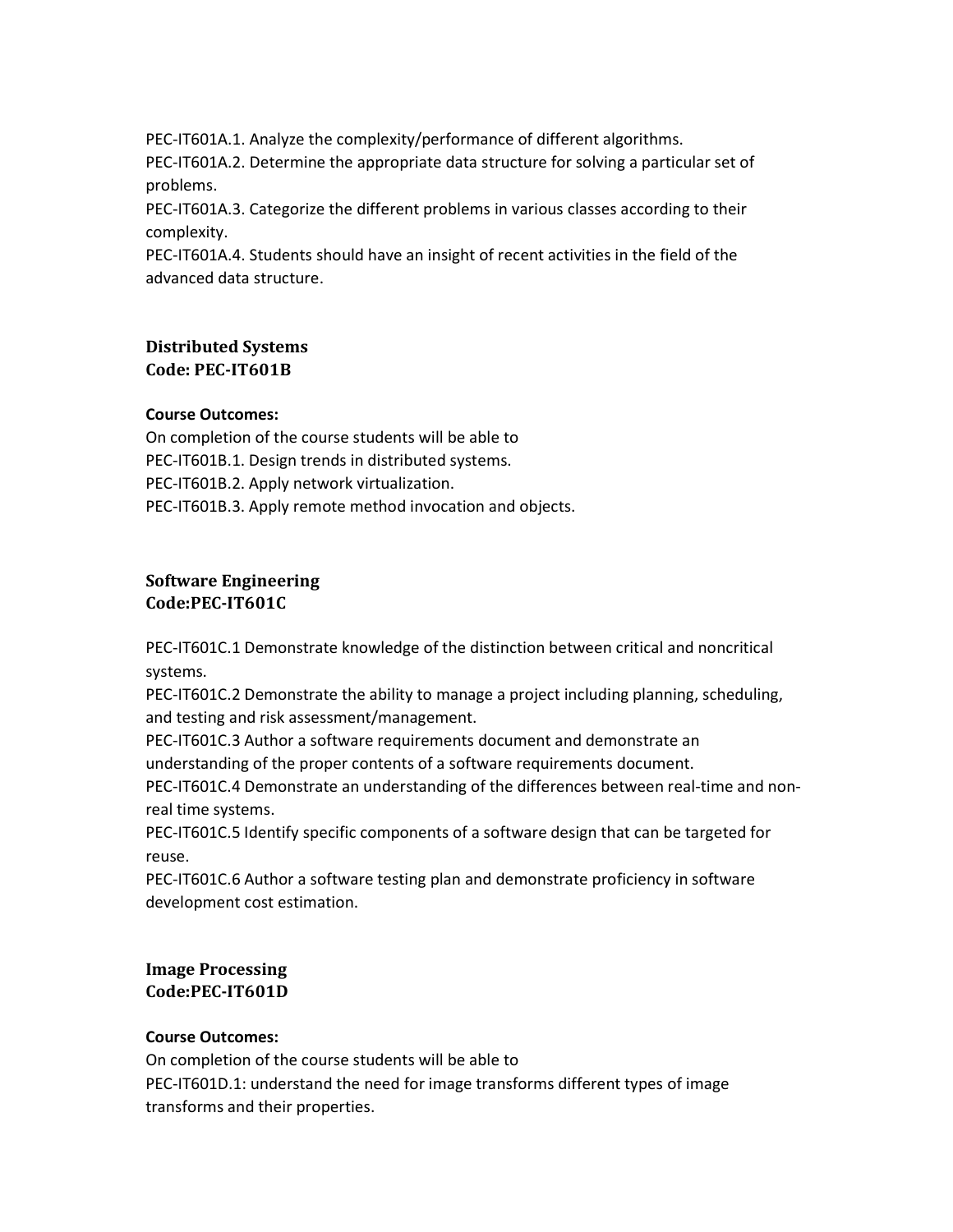PEC-IT601D.2: develop any image processing application.

PEC-IT601D.3: understand the rapid advances in Machine vision.

PEC-IT601D.4: learn different techniques employed for the enhancement of images.

PEC-IT601D.5: learn different causes for image degradation and overview of image restoration techniques.

PEC-IT601D.6: understand the need for image compression and to learn the spatial and frequency domain techniques of image compression.

PEC-IT601D.7: learn different feature extraction techniques for image analysis and recognition

# Parallel and Distributed Algorithms Code: PEC-IT602A

## Course Outcomes:

On completion of the course students will be able to

PEC-IT602A.1 familiar with the concepts of parallel processing and understand the particular problems arising in programming of parallel machines;

PEC-IT602A.2will be familiar with the parallel computing models and the "parallel-way of thinking" required in the design of parallel algorithms;

PEC-IT602A.3will be able to apply the basic algorithmic techniques and design algorithms in a shared memory as well as a distributed memory environment;

PEC-IT602A.4will understand and be able to apply basic parallel programming principles in a shared/ distributed memory environment

# Data Warehousing and Data Mining Code: PEC-IT602B

## Course Outcomes:

After completion of course, students would be PEC-IT602B.1. Study of different sequential pattern algorithms PEC-IT602B.2. Study the technique to extract patterns from time series data and it application in real world. PEC-IT602B.3. Can extend the Graph mining algorithms to Web mining

PEC-IT602B.4. Help in identifying the computing framework for Big Data

## Human Computer Interaction Code: PEC-IT602C

## Course Outcomes:

On completion of the course students will be able to PEC-IT602C.1. Differentiate between various software vulnerabilities.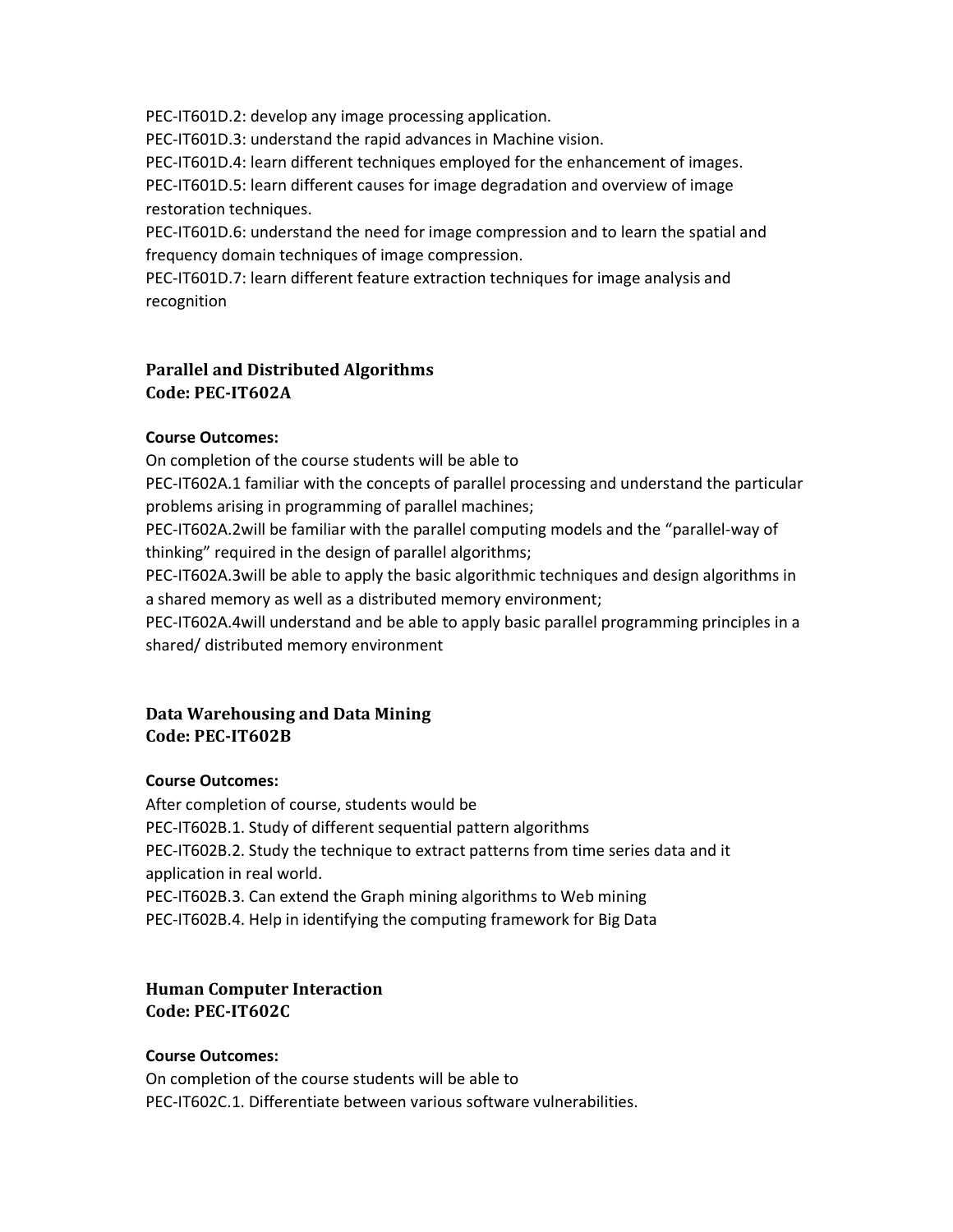PEC-IT602C.2. Software process vulnerabilities for an organization. PEC-IT602C.3. Monitor resources consumption in a software. PEC-IT602C.4. Interrelate security and software development process.

## Pattern Recognition Code: PEC-IT602D

#### Course Outcomes:

At the end of this course, students will be able to PEC-IT602D.1. Explain and compare a variety of pattern classification, structural pattern recognition, and pattern classifier combination techniques.

PEC-IT602D.2. Summarize, analyse, and relate research in the pattern recognition area verbally and in writing.

PEC-IT602D.3. Apply performance evaluation methods for pattern recognition, and critique comparisons of techniques made in the research literature.

PEC-IT602D.4. Apply pattern recognition techniques to real-world problems such as document analysis and recognition.

PEC-IT602D.5. Implement simple pattern classifiers, classifier combinations, and structural pattern recognizers.

## Numerical Methods Code: OEC-IT601A

## Course Outcomes:

At the end of this course, students will be able to:

OEC-IT601A.1 Apply numerical methods to find our solution of algebraic equations using different methods under different conditions, and numerical solution of system of algebraic equations.

OEC-IT601A.2 Apply various interpolation methods and finite difference concepts.

OEC-IT601A.3 Work out numerical differentiation and integration whenever and wherever routine methods are not applicable.

OEC-IT601A.4 Work numerically on the ordinary differential equations using different methods through the theory of finite differences.

OEC-IT601A.5 Work numerically on the partial differential equations using different methods through the theory of finite differences.

# Human Resource Development and Organizational Behaviour Code: OEC-IT601B

#### Course Outcomes: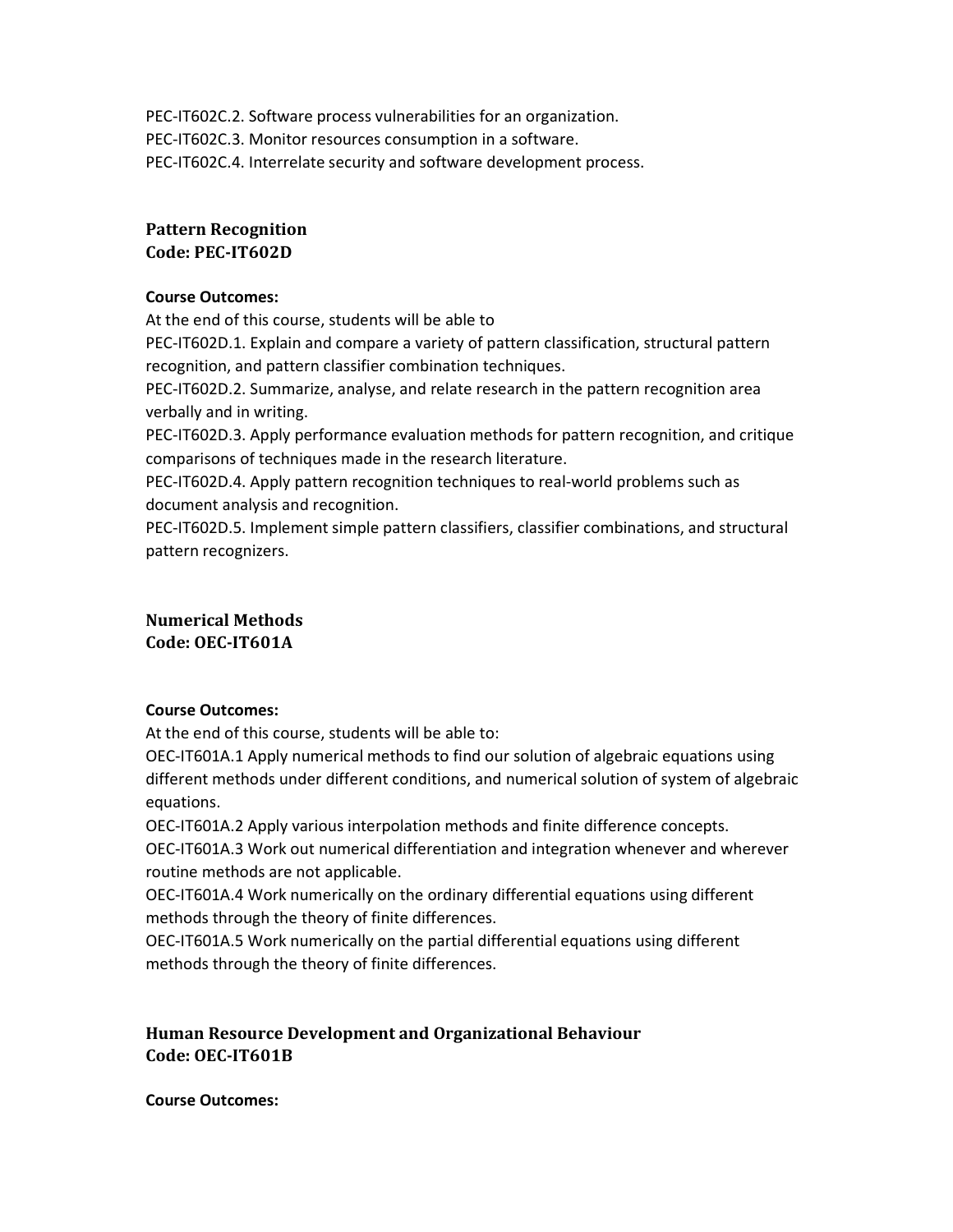On completion of this course, the students will be able to

OEC-IT601B.1: Demonstrate the applicability of the concept of organizational behaviour to understand the behaviour of people in the organization.

OEC-IT601B.2: Demonstrate the applicability of analysing the complexities associated with management of individual behaviour in the organization.

OEC-IT601B.3: Analyse the complexities associated with management of the group behaviour in the organization.

OEC-IT601B.4: Demonstrate how the organizational behaviour can integrate in understanding the motivation (why) behind behaviour of people in the organization.

## Database Management System Lab Code: PCC-CS691

#### Course Outcomes:

On completion of the course students will be able to PCC-CS601.1. PCC-CS601.2. PCC-CS601.3. PCC-CS601.4. PCC-CS601.5. PCC-CS601.6.

## Computer Networks Lab Code: PCC-CS692

#### Course Outcomes:

On completion of the course students will be able to PCC-CS602.1. PCC-CS602.2. PCC-CS602.3. PCC-CS602.4. PCC-CS602.5. PCC-CS602.6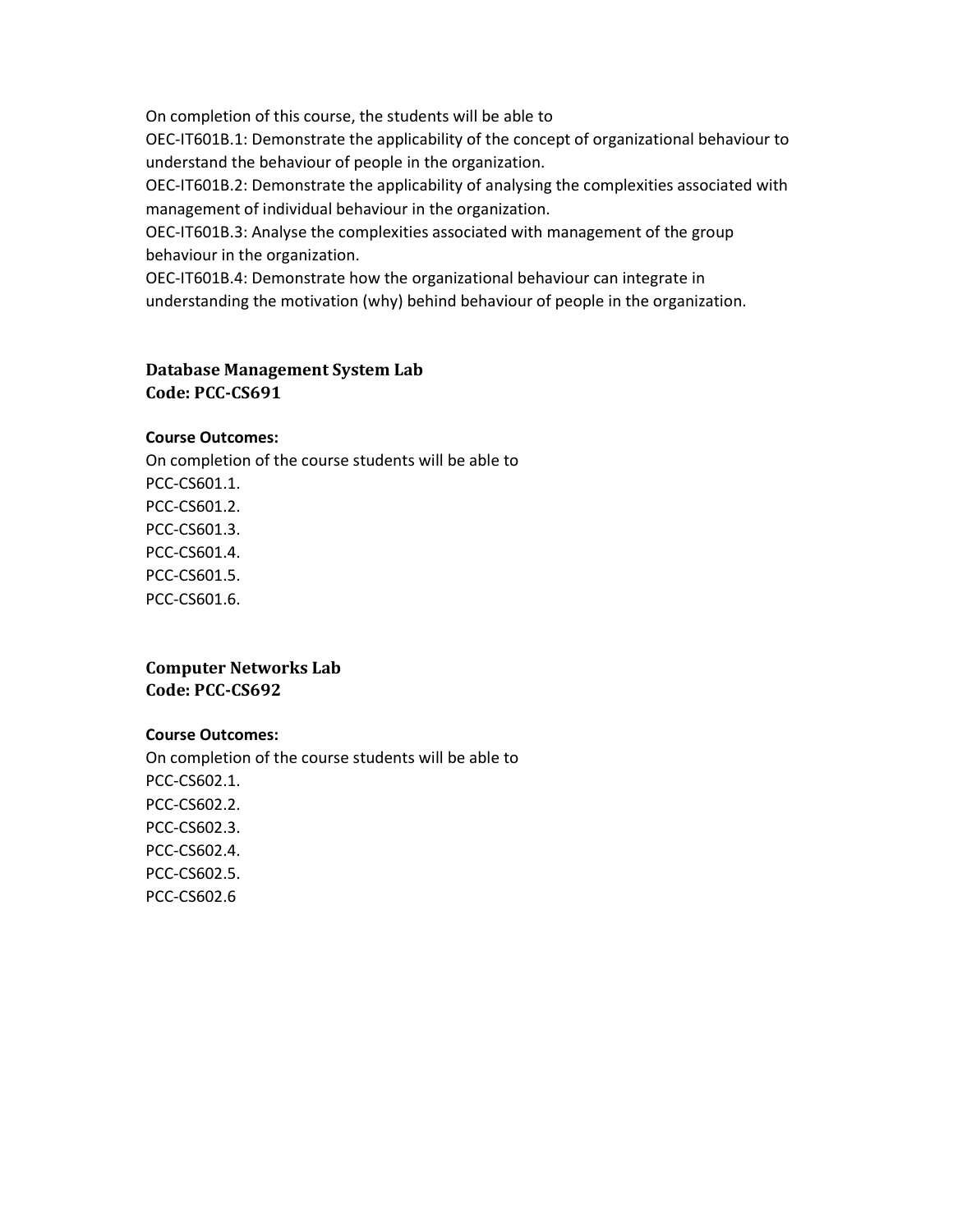#### SEMESTER – VII

# Quantum Computing Code: PEC-CS701A

#### Course Outcomes:

On completion of the course students will be able to PEC-CS701A.1 Know the definition of qubit, quantum logic gates, quantum circuits and quantum algorithms PEC-CS701A.2 Knowledge of Vector spaces, Matrices, Quantum state, Density operator and Quantum PEC-CS701A.3 Understand how quantum parallelism is used in the simplest quantum algorithms such as Deutsch, period finding and quantum Fourier transform PEC-CS701A.4 Simulate the Feynman processor numerically PEC-CS701A.5 Know the basic requirements for implementation of quantum computers and classify the schemes for implementation of quantum computers PEC-CS701A.6 Review the selected original scientific papers about quantum computers and quantum information.

## Cloud Computing Code: PEC-CS701B

#### Course Outcomes:

After successful completion of this course, student will be able to

PEC-CS701B.1 Explain the core concepts of the cloud computing paradigm: how and why this paradigm shift came about, the characteristics, advantages and challenges brought about by the various models and services in cloud computing.

PEC-CS701B.2 Apply the fundamental concepts in datacentres to understand the trade-offs in power, efficiency and cost.

PEC-CS701B.3 Identify resource management fundamentals, i.e. resource abstraction, sharing and sandboxing and outline their role in managing infrastructure in cloud computing.

PEC-CS701B.4 Analyse various cloud programming models and apply them to solve problems on the cloud.

Digital Signal Processing Code: PEC-CS701C

# Course Outcomes:

After successful completion of this course, student will be able to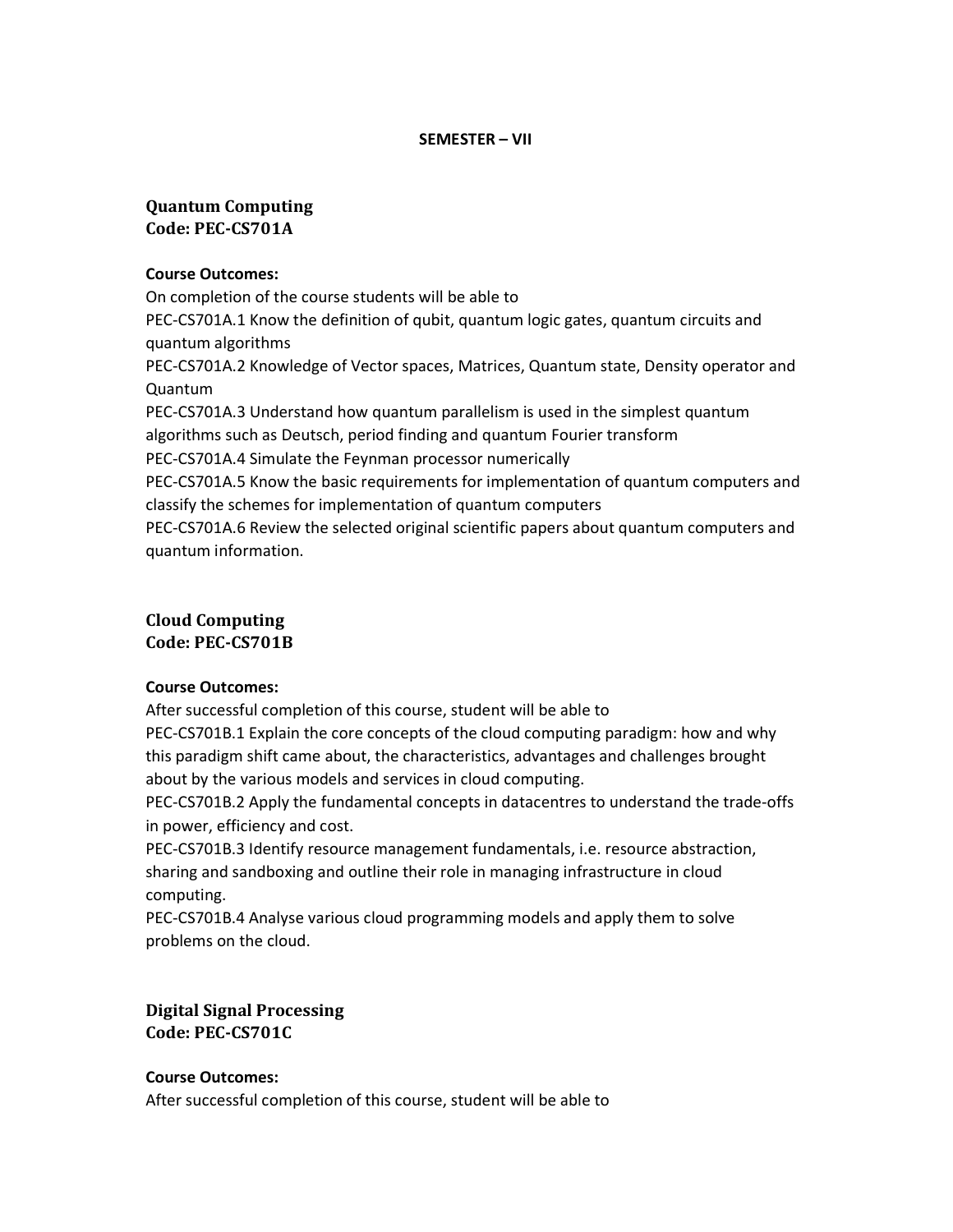PEC-CS701C.1. Interpret, represent and process discrete/digital signals and systems PEC-CS701C.2. Thorough understanding of frequency domain analysis of discrete time signals.

PEC-CS701C.3. Ability to design & analyse DSP systems like FIR and IIR Filter etc. PEC-CS701C.4. Practical implementation issues such as computational complexity, hardware resource limitations as well as cost of DSP systems or DSP Processors. PEC-CS701C.5. Understanding of spectral analysis of the signals

# Multi-agent Intelligent Systems Code: PEC-CS701D

## Course Outcomes:

After successful completion of this course, student will be able to PEC-CS701D.1Understand main principles of distributed AI PEC-CS701D.2Analyse techniques from artificial intelligence (AI) can be used in distributed AI environments PEC-CS701D.3 Analyse various agent types and their characteristics PEC-CS701D.4Understand game theory concepts relevant to multiagent systems PEC-CS701D.5 Interpret how do agents take strategical decisions PEC-CS701D.6 Interpret agent communication languages and interactions between agents.

## Machine Learning Code: PEC-CS701E

#### Course Outcomes:

After successful completion of this course, student will be able to PEC-CS701E.1.Gain knowledge about basic concepts of Machine Learning while having a good understanding of the fundamental issues and challenges of machine learning: data, model selection, model complexity, etc.

PEC-CS701E.2.Identify machine learning techniques suitable for a given problem appreciating the underlying mathematical relationships within and across Machine Learning algorithms and the paradigms of supervised and un-supervised learning.

PEC-CS701E.3.Solve the problems using various machine learning techniques

PEC-CS701E.4.Apply Dimensionality reduction techniques.

PEC-CS701E.5.Design application using machine learning techniques.

Neural Networks and Deep Learning Code: PEC-CS702A

Course Outcomes: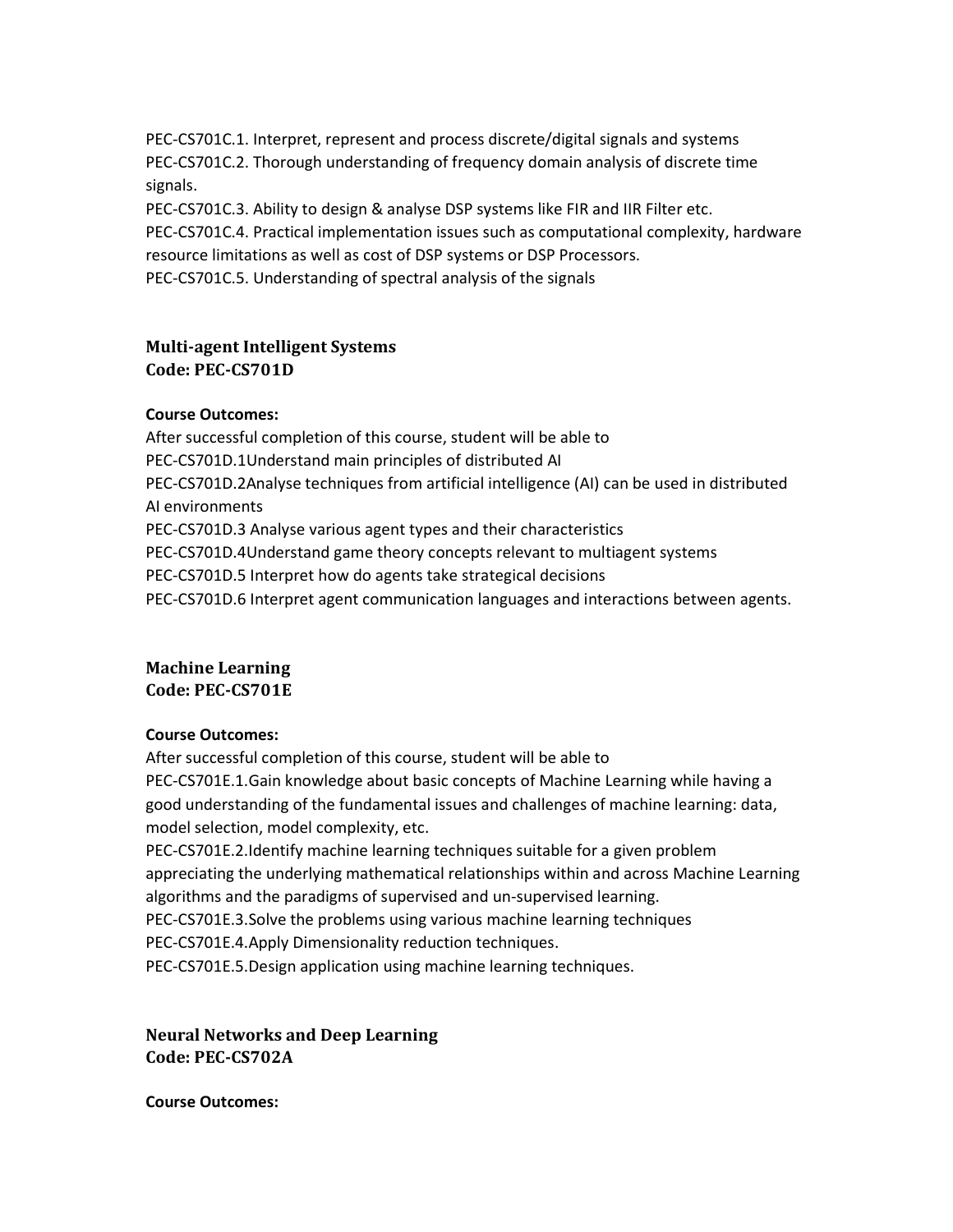After successful completion of this course, student will be able to

PEC-CS702A.1: Model Neuron and Neural Network, and to analyse ANN learning, and its applications.

PEC-CS702A.2: Perform Pattern Recognition, Linear classification.

PEC-CS702A.3: Develop different single layer/multiple layer Perception learning algorithms PEC-CS702A.4: Design of another class of layered networks using deep learning principles.

# Soft Computing

Code: PEC-CS702B

## Course Outcomes:

After successful completion of this course, student will be able to PEC-CS702B.1. Comprehend the fuzzy logic and the concept of fuzziness involved in various systems and fuzzy set theory.

PEC-CS702B.2. Understand the concepts of fuzzy sets, knowledge representation using fuzzy rules, approximate reasoning, fuzzy inference systems, and fuzzy logic

PEC-CS702B.3. To understand the fundamental theory and concepts of neural networks, Identify different neural network architectures, algorithms, applications and their limitations PEC-CS702.4. Understand appropriate learning rules for each of the architectures and learn several neural network paradigms and its applications

PEC-CS702B.5. Reveal different applications of these models to solve engineering and other problems.

## Adhoc –Sensor Network Code: PEC-CS702C

# Course Outcomes:

After successful completion of this course, student will be able to PEC-CS702C.1 Explain the basic concepts of WIRELESS networks and challenges of adhoc and sensor networks PEC-CS702C.2 Classify the design issues and different categories of MAC protocols PEC-CS702C.3 Explain the various adhoc routing protocols and transport layer mechanisms PEC-CS702C.4 Discuss the sensor characteristics and wsn layer protocols PEC-CS702C.5 Illustrate the issues of routing in wsn and QoS related performance measurements

Information Theory and Coding Code: PEC-CS702D

Course Outcomes: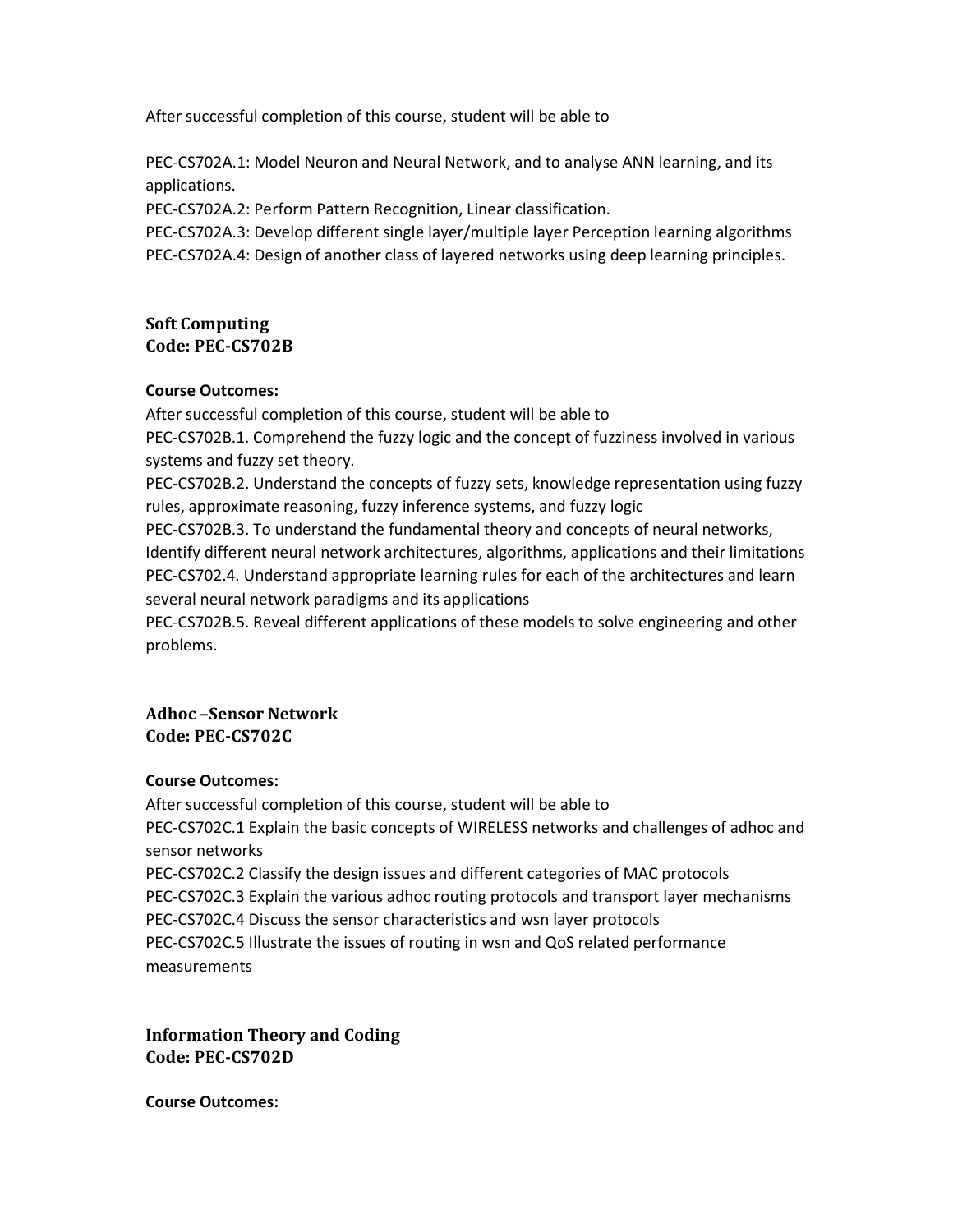After completion of the course, the student is able to PEC-CS702D.1: Design the channel performance using Information theory. PEC-CS702D.2: Comprehend various error control code properties PEC-CS702D.3: Apply linear block codes for error detection and correction PEC-CS702D.4: Apply convolution codes for performance analysis & cyclic codes for error detection and correction. PEC-CS702D.5: Design BCH & RS codes for Channel performance improvement against burst

errors.

# Cyber Security Code: PEC-CS702E

#### Course Outcomes:

After completion of the course, the student is able to

PEC-CS702E.1 Analyze and evaluate the cyber security needs of an organization.

PEC-CS702E.2 Determine and analyze software vulnerabilities and security solutions to reduce the risk of exploitation.

PEC-CS702E.3 Measure the performance and troubleshoot cyber security systems.

PEC-CS702E.4 Implement cyber security solutions and use of cyber security, information assurance, and cyber/computer forensics software/tools.

PEC-CS702E.5 Comprehend and execute risk management processes, risk treatment methods, and key risk and performance indicators

PEC-CS702E.6 Design and develop a security architecture for an organization.

PEC-CS702E.7 Design operational and strategic cyber security strategies and policies.

## Operation Research Code: OEC-CS701A

## Course Outcomes:

After completion of the course, the student is able to

OEC-CS701A.1 Be able to understand the application of OR and frame a LP Problem with solution – graphical and through solver add in excel (software).

OEC-CS701A.2 Be able to build and solve Transportation and Assignment problems using appropriate method.

OEC-CS701A.3 Be able to design and solve simple models of CPM and queuing to improve decision making and develop critical thinking and objective analysis of decision problems. OEC-CS701A.4 Be able to solve simple problems of replacement and implement practical cases of decision making under different business environments.

OEC-CS701A.5 Enables to take best course of action out of several alternative courses for the purpose of achieving objectives by applying game theory and sequencing models.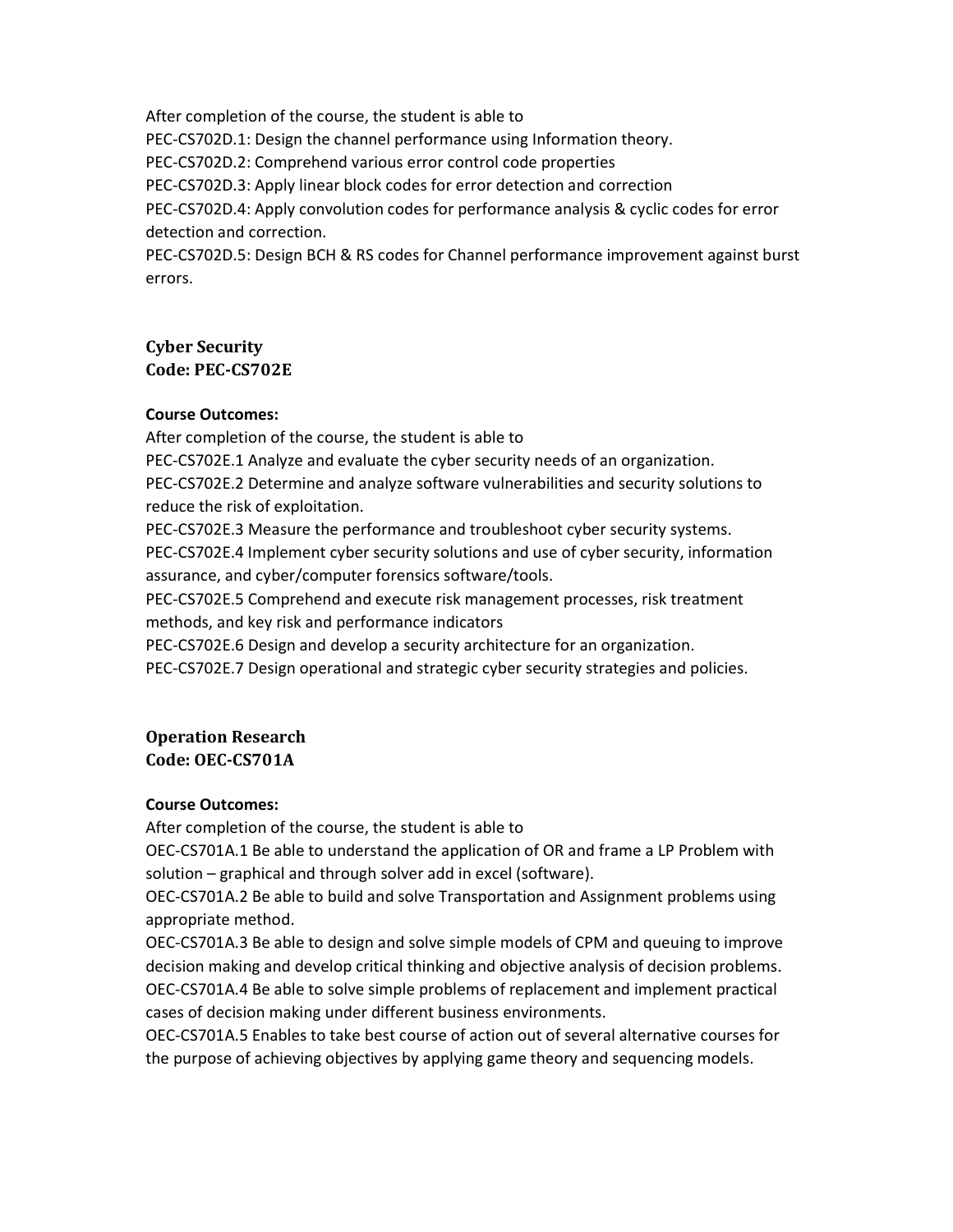# Multimedia Technology Code: OEC-CS701B

#### Course Outcomes:

After completion of the course, the student is able to OEC-CS701B.1. Developed understanding of technical aspect of Multimedia Systems. OEC-CS701B.2. Understand various file formats for audio, video and text media. OEC-CS701B.3. Develop various Multimedia Systems applicable in real time. OEC-CS701B.4. Design interactive multimedia software. OEC-CS701B.5. Apply various networking protocols for multimedia applications. OEC-CS701B.6. To evaluate multimedia application for its optimum performance.

# Introduction to Philosophical Thoughts Code: OEC-CS701C

#### Course Outcomes:

After completion of the course, the student is able to

OEC-CS701C.1. Describe and distinguish key philosophical concepts in the main subfields of philosophy, including concepts such as free will, mind, knowledge, belief, reality, faith, reason, good, etc.

OEC-CS701C.2. Read and comprehend philosophical texts, both classical and contemporary. OEC-CS701C.3. Discuss core philosophical problems, such as whether there is a god, what does it mean to be conscious, are we free to make choices, what is justice, etc. OEC-CS701C.4. Explain and defend a position on basic philosophical problems from different religions.

# Project Management and Entrepreneurship Code: HSMC 701

## Course Outcomes:

After completion of the course, the student is able to HSMC 701.1. Have the ability to discern distinct entrepreneurial traits HSMC 701.2. Know the parameters to assess opportunities and constraints for new business ideas

HSMC 701.3. Understand the systematic process to select and screen a business idea HSMC 701.4 design strategies for successful implementation of ideas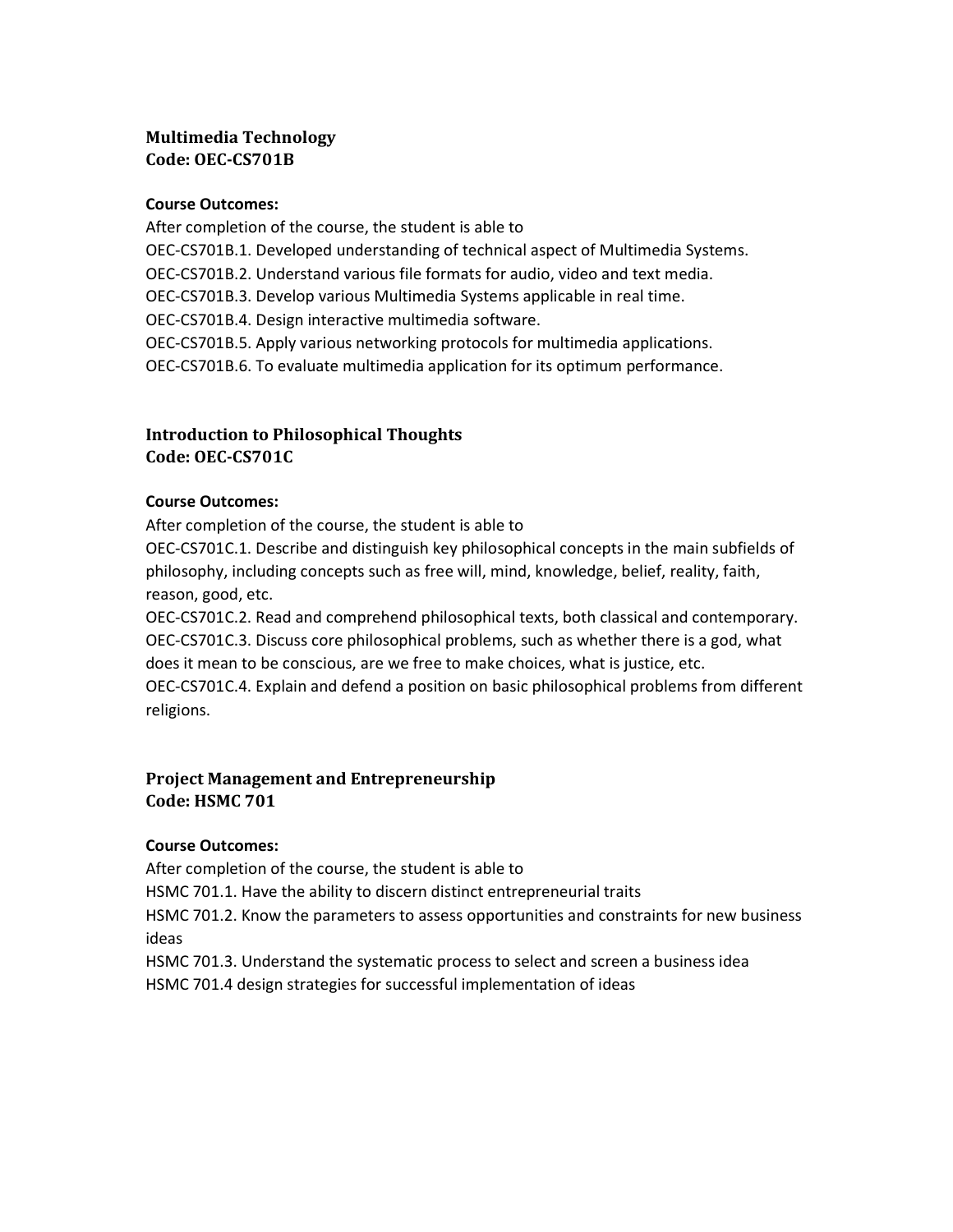# Project-II Code: PROJ-IT781

#### Course Outcomes:

After completion of the course, the student is able to PROJ-IT781.1 Plan and identify materials, processes and other resources optimally PROJ-IT781.2 Develop innovative and creative ideas PROJ-IT781.3 Develop leadership, interpersonal skill and team work PROJ-IT781.4 Develop sense of environmental responsibility PROJ-IT781.5 Purchase raw material/standard parts PROJ-IT781.6 Interpret the drawings, manufacture, assemble, inspect & if necessary, modify the parts/unit/assembly of the project work PROJ-IT781.7 Familiar with fast changes in technology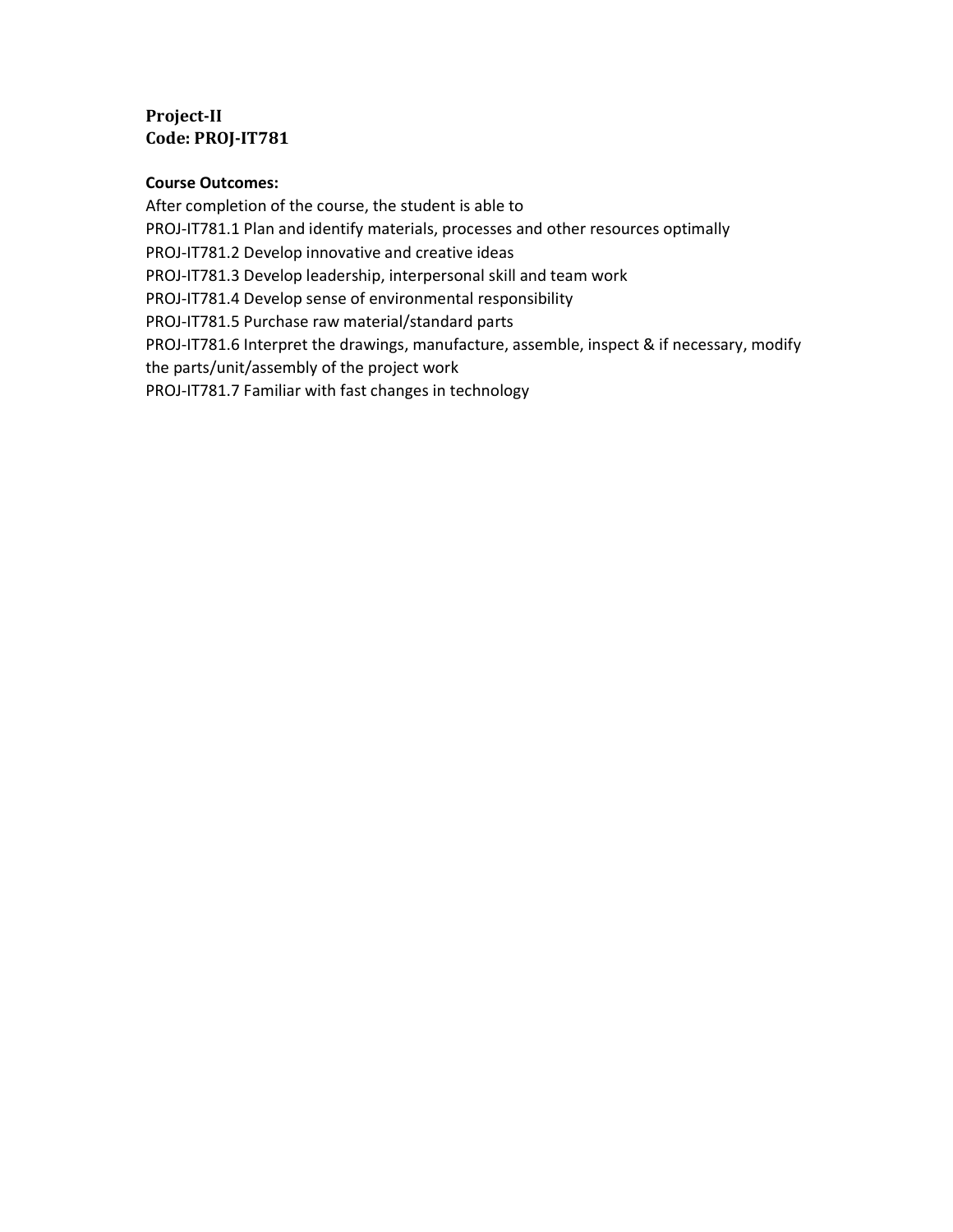#### SEMESTER – VIII

## Signal and Networks Code: PEC-CS801A

#### Course Outcomes:

On completion of the course, student will be able to

PEC-CS801A.1 Understand mathematical description and representation of continuous and discrete time of signals and systems.

PEC-CS801A.2 Develop input output relationship for linear shift invariant system and understand theconvolution operator for continuous and discrete time system.

PEC-CS801A.3 Understand and resolve the signals in frequency domain using Fourier series and Fouriertransforms.

PEC-CS801A.4 Understand the limitations of Fourier transform and need for Laplace transform anddevelopthe ability to analyse the system in s- domain.

PEC-CS801A.5 Understand the basic concept of probability, random variables & random signals and developthe ability to find correlation, CDF, PDF and probability of a given event.

## Cryptography and Network Security Code: PEC-CS801B

## Course Outcomes:

On completion of the course, student will be able to

PEC-CS801B.1. Identify information security goals, classical encryption techniques and acquire fundamental knowledge on the concepts of finite fields and number theory. PEC-CS801B.2. Understand, compare and apply different encryption and decryption techniques to solve problems related to confidentiality and authentication PEC-CS801B.3. Apply the knowledge of cryptographic checksums and evaluate the performance of different message digest algorithms for verifying the integrity of varying message sizes

PEC-CS801B.4. Apply different digital signature algorithms to achieve authentication and create secure applications

PEC-CS801B.5. Apply network security basics, analyse different attacks on networks and evaluate the performance of firewalls and security protocols like SSL, IPSec, and PGP. 6. Apply the knowledge of cryptographic utilities and authentication mechanisms to design secure applications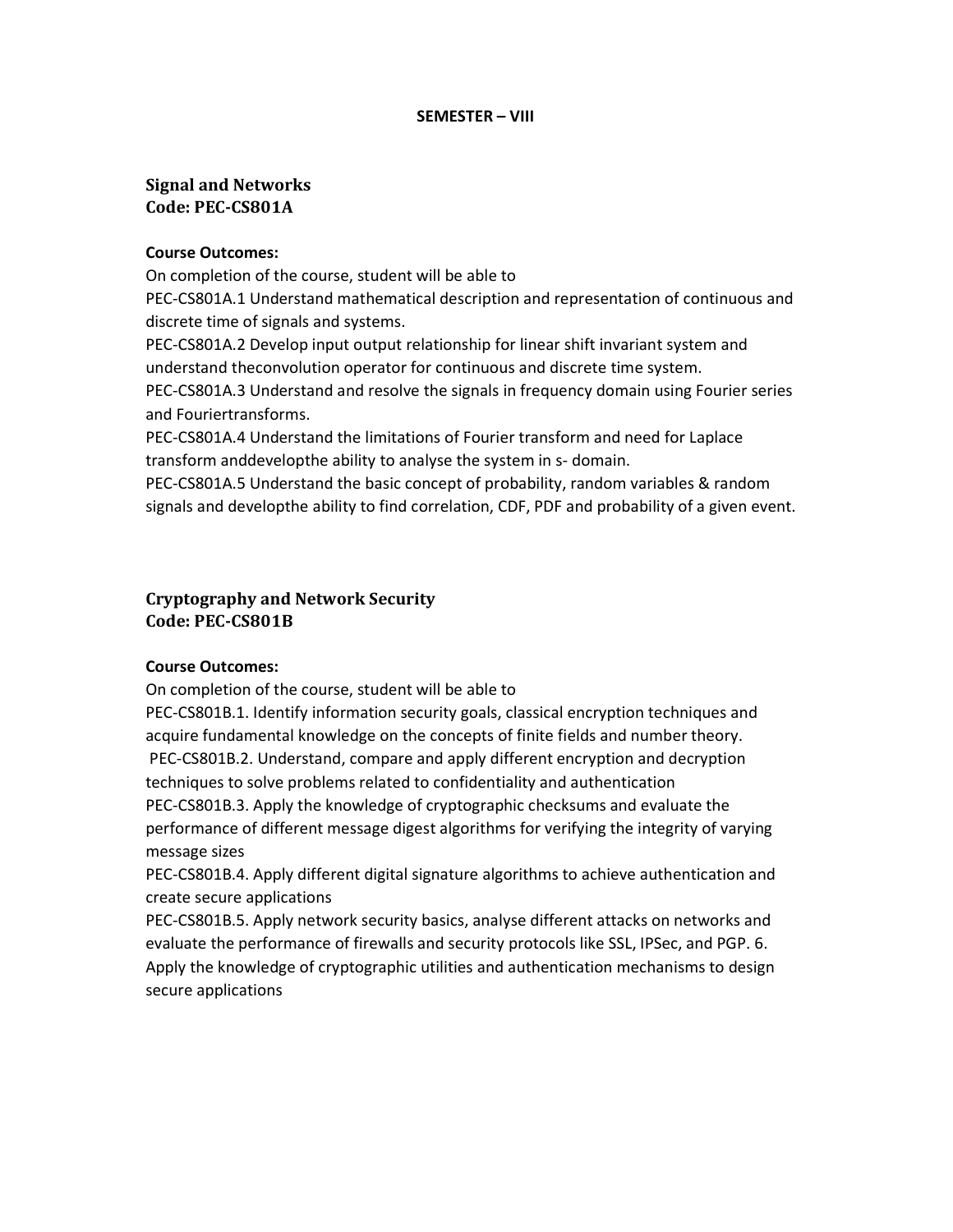# Natural Language Processing Code: PEC-CS801C

#### Course Outcomes:

On completion of the course, student will be able to

PEC-CS801C.1 Understanding of the fundamental mathematical models and algorithms in the field of NLP.

PEC-CS801C.2 Apply these mathematical models and algorithms in applications in software design and implementation for NLP.

PEC-CS801C.3 Understand the principles of language resource annotation and its use in machine learning applications and apply the above principles in analysis of data and acquire intended information through the use of available tools.

PEC-CS801C.4 Understand the design and implementation issues in various NLP applications such as information retrieval and information extraction.

PEC-CS801C.5 Understand the complexity of speech and the challenges facing speech engineers.

PEC-CS801C.6 Understand the principles of automatic speech recognition and synthesis. PEC-CS801C .7 Problem solving using systematic ways and learning independently.

## Web and Internet Technology Code: PEC-CS801D

## Course Outcomes:

On completion of the course, student will be able to

PEC-CS801D.1 Develop a dynamic webpage by the use of java script andDHTML.

PEC-CS801D.2 Write a well-formed / valid XML document.

PEC-CS801D.3 Students will be able to connect a java program to a DBMS and perform insert,update and delete operations on DBMS table.

PEC-CS801D.4 Write a server-side java application called Servlet to catchform data sent from client, process it and store it on database.

PEC-CS801D.5 Write a server-side java application called JSP to catch formdata sent from client and store it on database.

## Internet of Things Code: PEC-CS801E

## Course Outcomes:

 On completion of the course the student should be able to PEC-CS801E.1 Understand the vision of IoT from a global context. PEC-CS801E.2 Determine the Market perspective of IoT. PEC-CS801E.3 Use of Devices, Gateways and Data Management in IoT.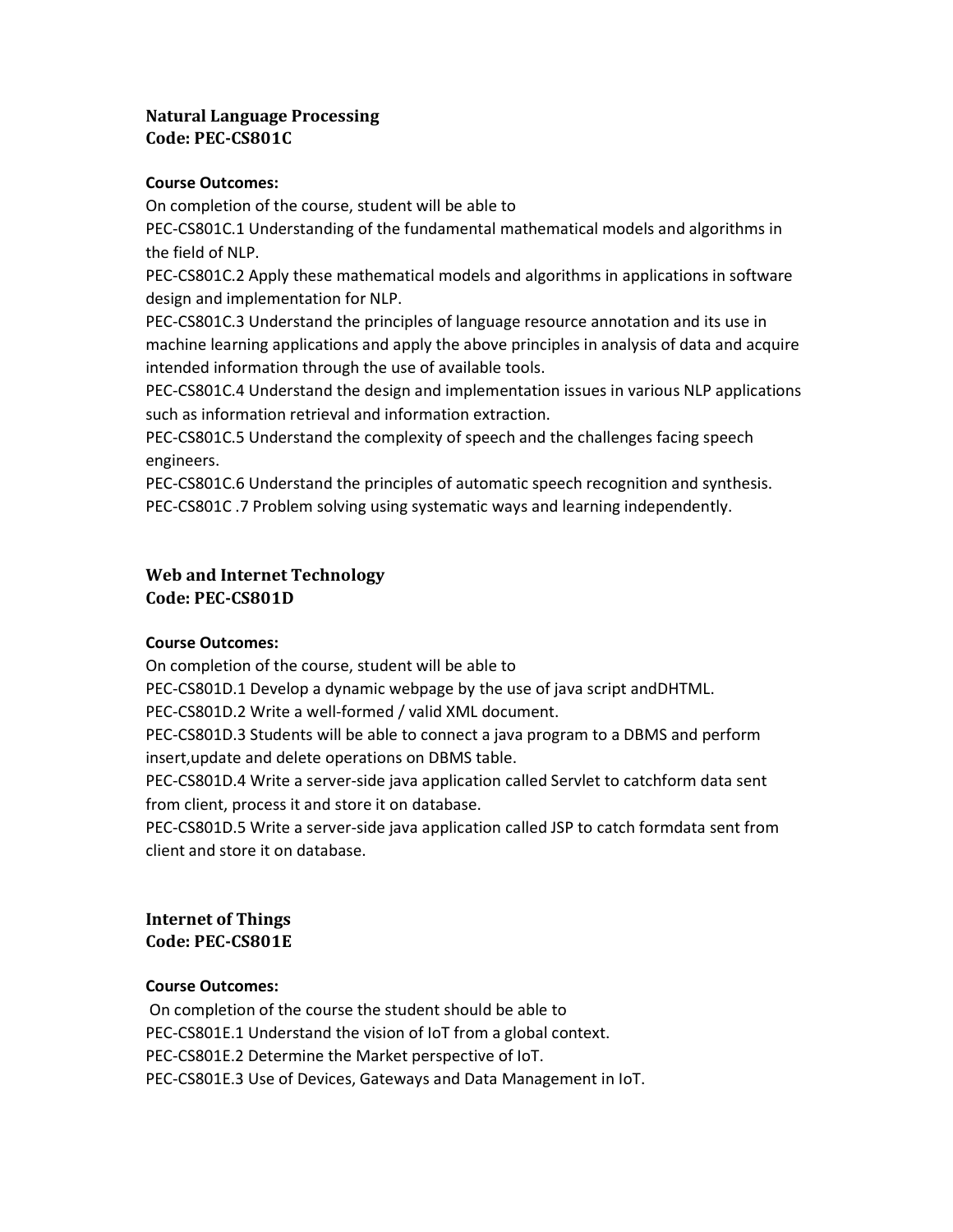PEC-CS801E.4 Application of IoT in Industrial and Commercial Building Automation and Real-World Design Constraints. PEC-CS801E.5 Building state of the art architecture in IoT.

## Big Data Analytics Code: OEC-CS801A

#### Course Outcomes:

On completion of the course the student should be able to OEC-CS801A.1 Describe big data and use cases from selected business Domains OEC-CS801A.2 Explain NoSQL big data management OEC-CS801A.3 Install, configure, and run Hadoop and HDFS OEC-CS801A.4 Perform map-reduce analytics using Hadoop OEC-CS801A.5 Use Hadoop related tools such as HBase, Cassandra, Pig, and Hive for big data analytics

## Cyber Law and Ethics Code: OEC-CS801B

#### Course Outcomes:

On completion of the course the student should be able to OEC-CS801B.1. Analyse various types of cybercrime and formulate procedures for real world cyber-crime Investigations OEC-CS801B.2. Resolve challenges posed to law enforcement agents, policy makers and prosecutors OEC-CS801B.3. Find solutions in cybercrime investigations, evidence and applicable law for real world case studies OEC-CS801B.4. Use and Analyse the software tools and methods currently available for finding illegal activities on computer disks and in computer networks. OEC-CS801B.5. Analyse the criminal activity on the Internet and propose available tools to prevent such activity.

## Mobile Computing Code: OEC-CS801C

## Course Outcomes:

On completion of the course the student should be able to

OEC-CS801C.1: Understand and identify the GSM, GPRS and Bluetooth software model for mobile computing.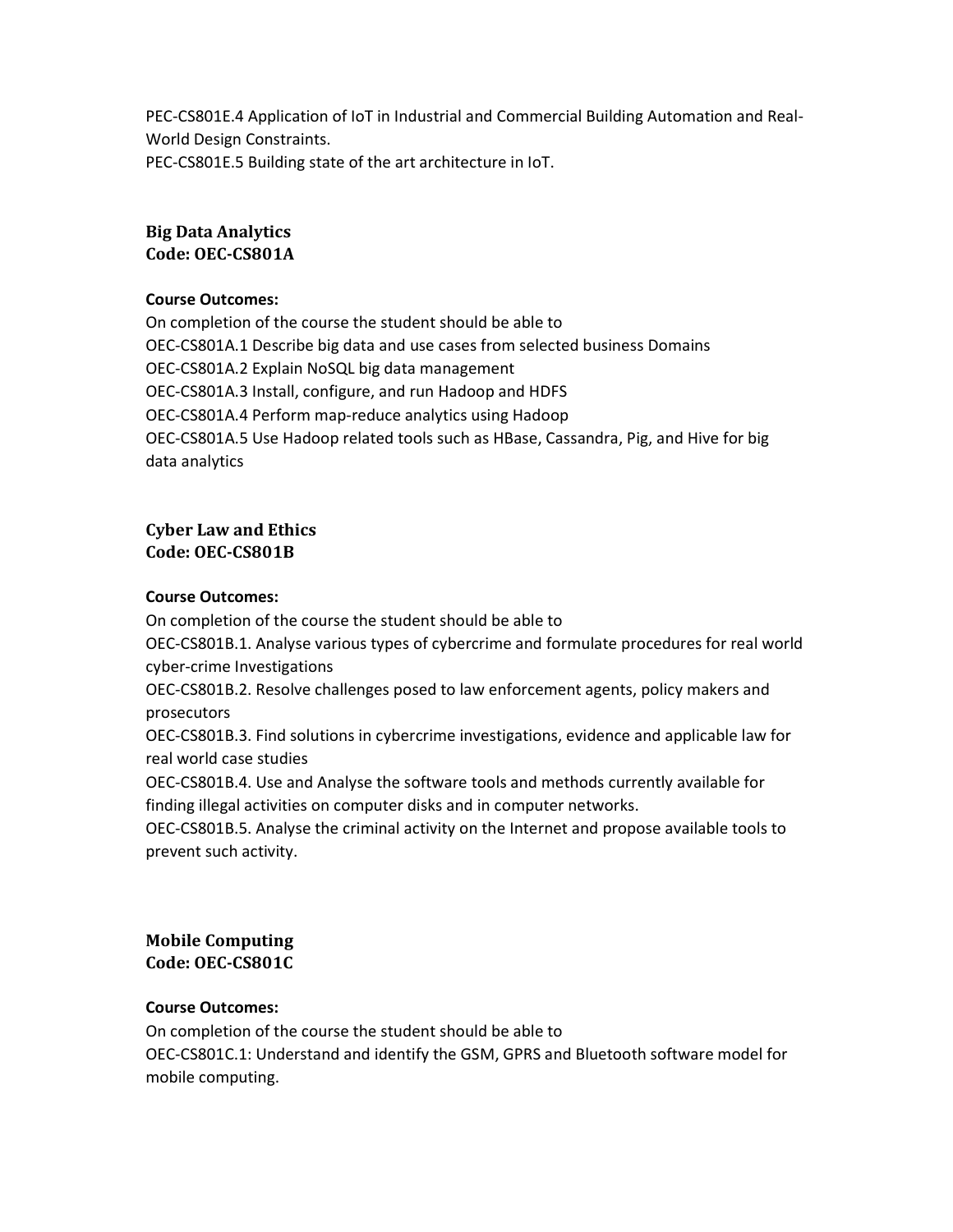OEC-CS801C.2: The ability to develop applications that are mobile-device specific and demonstrate current practice in mobile computing contexts.

OEC-CS801C.3: Understanding of the characteristics and limitations of mobile hardware devices including their user-interface modalities

OEC-CS801C.4: Analyse QoS over wire and wireless channels

OEC-CS801C.5: Able to promote the awareness of the life-long learning, business ethics, professional ethics and current marketing scenarios.

# Robotics Code: OEC-IT801D

## Course Outcomes:

On completion of the course the student should be able to

OEC-IT801D.1 Understand knowledge of the relationship between mechanical structures of industrial robots and their operational workspace characteristics.

OEC-IT801D.2 Demonstrate an ability to apply spatial transformation to obtain forward kinematics equation of robot manipulators.

OEC-IT801.3Demonstrate an ability to solve inverse kinematics of simple robot manipulators.

OEC-IT801D.4Demonstrate an ability to obtain the Jacobian matrix and use it to identify singularities.

OEC-IT801D.5 Analyse and generate joint trajectory for motion planning.

OEC-IT801D.6Demonstrate knowledge of robot controllers.

# Soft Skill & Interpersonal Communication Code: OEC-CS801E

# Course Outcomes:

On completion of the course the student should be able to

OEC-CS801E.1 Effectively communicate through verbal/oral communication and improve the listening skills

OEC-CS801E.2Write precise briefs or reports and technical documents.

OEC-CS801E.3 Actively participate in group discussion / meetings / interviews and prepare & deliver presentations.

OEC-CS801E.4 Become more effective individual through goal/target setting, self-motivation and practicing creative thinking.

OEC-CS801E.5 Function effectively in multi-disciplinary and heterogeneous teams through the knowledge of team work, Inter-personal relationships, conflict management and leadership quality.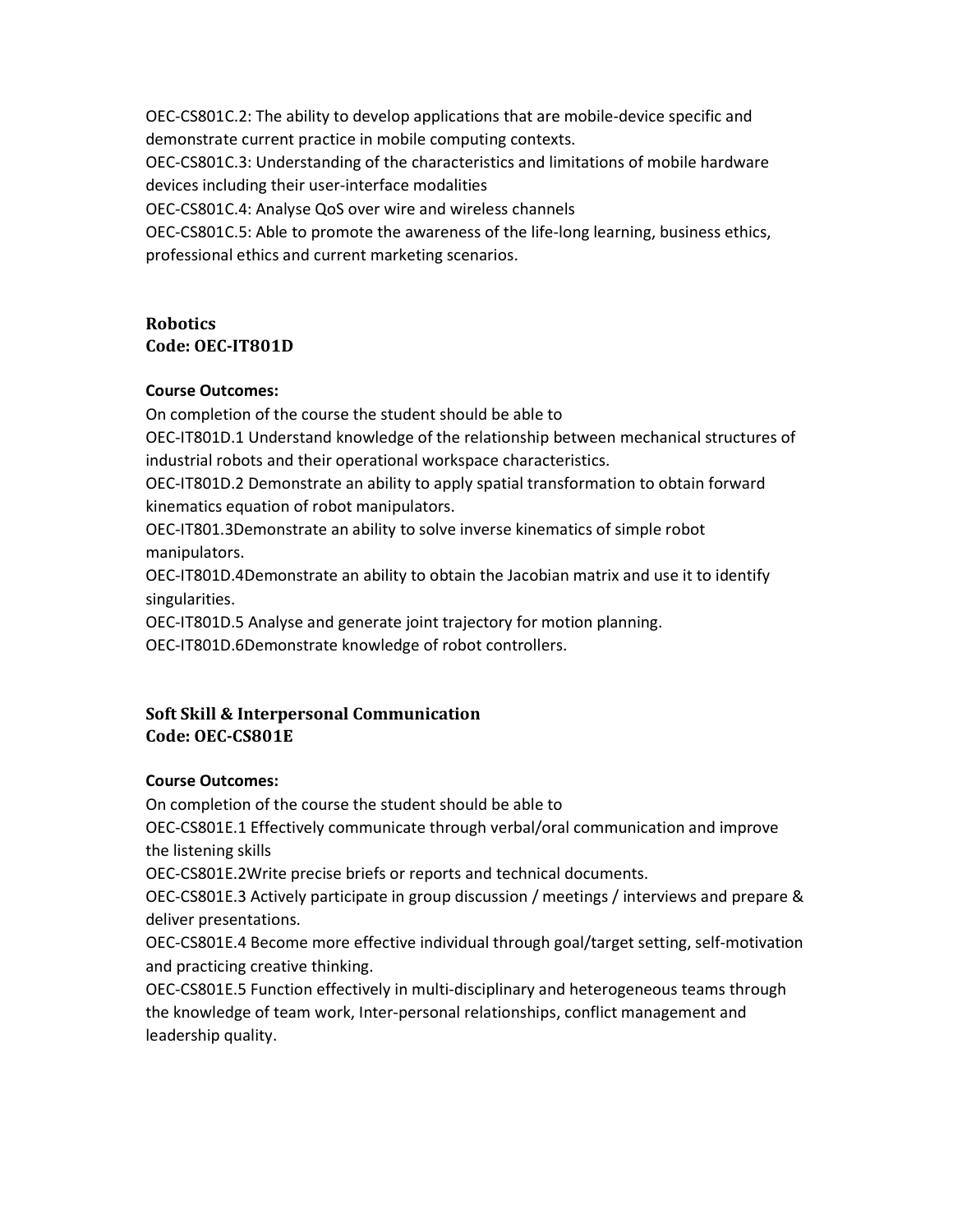# E-Commerce & ERP Code: OEC-CS802A

#### Course Outcomes:

On completion of the course the student should be able to OEC-CS802A.1. To understand the basic structure of of E-commerce on business models and strategy and describing the major types of E-commerce. OEC-CS802A.2. Explain the process that should be followed in building an E-commerce presence. OEC-CS802A.3. To identify implementation strategy used for ERP. OEC-CS802A.4. To apply design principles for various business modules in ERP. OEC-CS802A.5. To apply different emerging technologies for implementation of ERP. OEC-CS802A.6 To analyse security issues in ERP.

OEC-CS802A.7. To acquire ERP concepts for real world applications.

# Micro-electronics and VLSI Design Code: OEC-CS802B

#### Course Outcomes:

On completion of the course the student should be able to

OEC-CS802B.1. Understand the static and dynamic behaviour of MOSFETs (Metal Oxide Semiconductor Field Effect Transistors) and the secondary effects of the MOS transistor model.

OEC-CS802B.2. To be aware about the trends in semiconductor technology, and how it impacts scaling and its effect on device density, speed and power consumption.

OEC-CS802B.3. To understand MOS transistor as a switch and its capacitance.

OEC-CS802B.4. Student will be able to design digital systems using MOS circuits (Static and Switching characteristics of inverters)

OEC-CS802B.5. Able to learn Layout, Stick diagrams, Fabrication steps.

OEC-CS802B.6. Understand the concept behind ASIC (Application Specific Integrated Circuits) design and the different implementation approaches used in industry.

## Economic Policies in India Code: OEC-CS802C

## Course Outcomes:

On completion of the course the student should be able to OEC-CS802C.1. Analyse the basic concepts in economic administration, process of new economic policy and the impact of liberalization, privatization and globalization. OEC-CS802C.2. Understand how planning takes place at the national, state and local levels along with the various institutions involved in the process of planning.